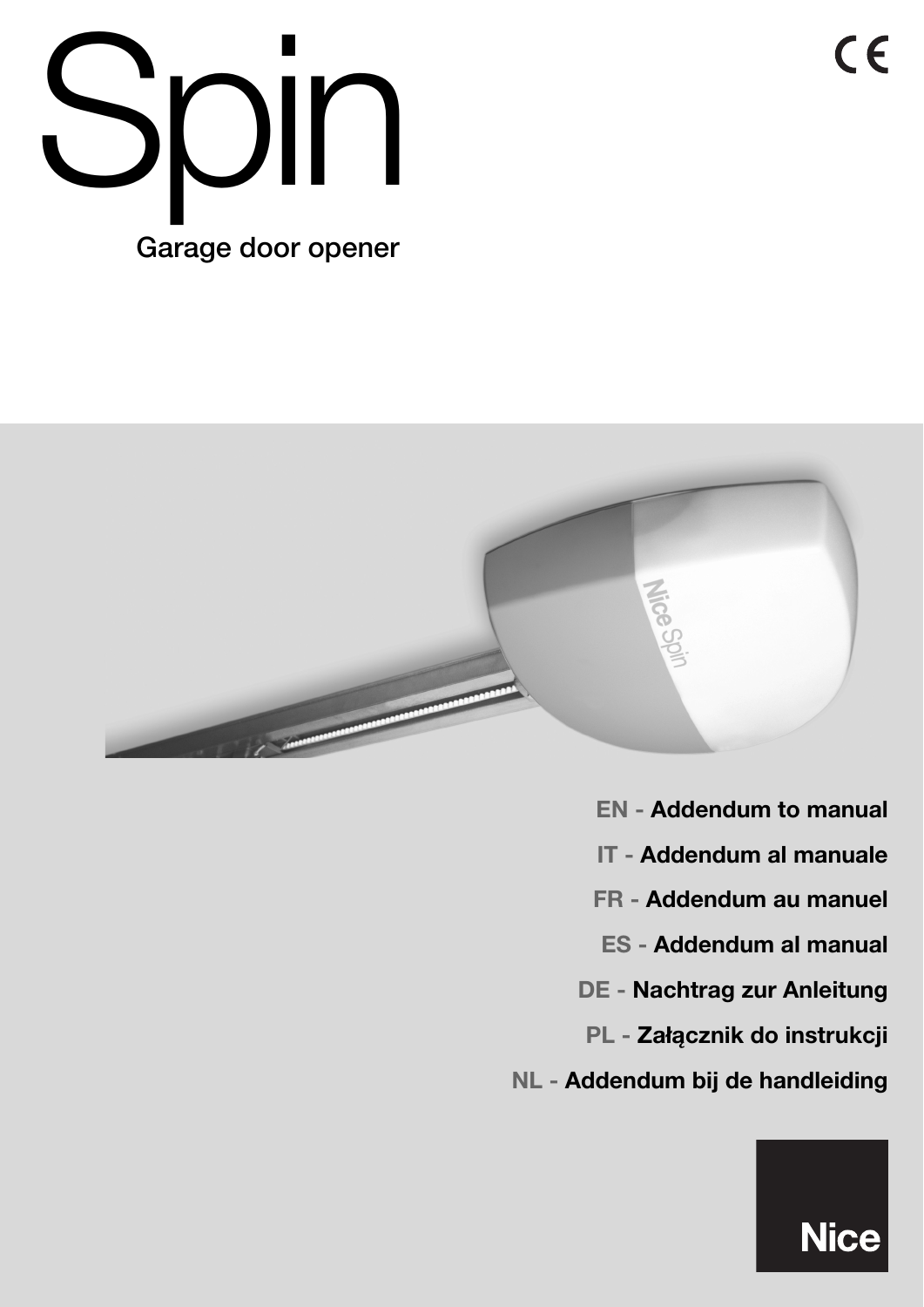## **ENGLISH**

### **2) - Product description**

This addendum supplements and updates the instructions for the products indicated in **Tables 1** and **2**.

The products in this line are ready for connection to the "Nice Opera" system; they also incorporate two new functions: the **Stand-by hardware** function which allows energy to be saved when the automation is not moving and the **Photovoltaic power supply** function which allows the control unit to be powered with the Solemyo system.

To connect the Solemyo accumulator to the control unit, use the socket on the control unit that is normally used for the buffer battery.

#### **IMPORTANT!**

**- If the Solemyo system is used for powering the control unit, the control unit MUST be disconnected from the mains power supply.**

**- The Solemyo system can be used only if the Stand by function is activated on the control unit.**

#### **2.1) - Limitations of use**

Refer to the limitations of use given in **Table 3**. This table replaces the one contained in the product manual.

### **3.4) - Electrical connections**

For the electrical connections refer to **fig. 36**: this replaces the same figure present in the product manual.

#### *Notes to fig. 36:*

- There is a terminal on the control unit for the input of the devices that control the *Open* movement. NO (normally open) type contacts can be connected.
- The control unit has a BusT4 type socket which allows a number of control units to be connected together in a bus network. The socket can also be used for connecting an Oview unit for programming the control unit and the automation control. For further information, refer to the paragraph "Remote programming unit".

#### **4.6) - Radio receiver**

On the control unit there is a specific connector that allows an optional radio receiver to be used, such as SMXI, SMXIS or OXI.

### **4.6.1) - Memorising radio transmitters**

If an **SMXI** or **SMXIS** receiver is used, memorising the transmitter in *Mode I* (see the Spin manual) produces the following correspondence between the transmitter keys and the Spin commands:

| Key No. 1 | "SS" command (Step-by-Step) |
|-----------|-----------------------------|
| Key No. 2 | "Partial open" command      |
| Key No. 3 | "Open" command              |
| Key No. 4 | "Close" command             |

If instead an **OXI** receiver is used, memorising the transmitter in *Extended Mode II* (see the Spin manual) enables one of the following Spin commands to be assigned to each transmitter key:

| Command No. 1  | Step-by-Step                 |
|----------------|------------------------------|
| Command No. 2  | Partial opening 1            |
| Command No. 3  | Open                         |
| Command No. 4  | Close                        |
| Command No. 5  | Stop                         |
| Command No. 6  | Apartment block step-by-step |
| Command No. 7  | Step-by-step high priority   |
| Command No. 8  | Partial opening 2            |
| Command No. 9  | Partial opening 3            |
| Command No. 10 | Open and block automation    |
| Command No. 11 | Close and block automation   |
| Command No. 12 | <b>Block automation</b>      |
| Command No. 13 | Release automation           |
| Command No. 14 | Courtesy Light On Timer      |
| Command No. 15 | Courtesy Light On-Off        |

#### **7.2.1) - Programming – First level functions**

The *Stand by hardware* function shown in **Table 15** in the product manual has been updated as follows.

The function can be activated or disabled. When activated, it enables power consumption to be minimised because 1 minute after the end of the manoeuvre the control unit turns off all the outputs, the Open input, the BusT4 and all LEDs with the exception of the BlueBUS LED which begins flashing more slowly. The control unit resumes normal operation when it receives a command by radio or from the P.P. input.

When the function is not enabled, no reduction in consumptions is obtained.

### **7.3.1) - BlueBUS**

#### *MOTB digital selector and proximity reader for MOMB transponder cards*

Up to 4 MOTB digital selectors or MOMB transponder cards can be connected to the BlueBUS terminal.

MOTB allows the automation to be controlled by typing in via the keyboard one of the valid numerical combinations memorised during programming.

MOMB allows the automation to be controlled by moving one of the valid transponder cards memorised during programming towards the reader.

Each MOTB and MOMB device is identified by a unique personal code that is memorised in the control unit during the device acquisition stage. This way the device will be unable to control the automation if it is substituted fraudulently.

For further information see the MOTB and MOMB instruction manuals.

## **7.3.2 - STOP Input**

The Stop input causes the manoeuvre to stop immediately followed by a short reverse run. Devices with normally open NO or normally closed NC contact outputs, optical devices (Opto Sensors), or devices with 8.2 KΩ constant resistance output such as sensitive edges can be connected to this input .

During the learning stage the control unit recognises the type of device connected to the Stop input. During subsequent normal use of the automation the control unit gives a Stop command when it detects a variation with respect to the learned state. **Important! - If you wish to guarantee category 3 failure safety in accordance with standard EN 954-1, it is necessary to use exclusively optical devices (Opto Sensors) or devices with a constant 8.2 KΩ resistance.**

To connect an optical device, follow the instructions given in **fig. 1**. The maximum current provided on the 12 Vdc line is 40 mA.

#### **7.5) - Connection of other devices**

#### *Powering external devices*

To power an external device (for example a proximity reader for transponder cards or the rear lighting of a key selector), the device can be connected to the product's control unit as shown in **fig. 2**. The power supply voltage is 24 Vdc, -30% +50%, with maximum available current 100 mA.

#### *Connecting an Oview*

The Oview programming unit can be connected to the BusT4 socket on the Spin control unit by means of a bus cable with 4 electrical wires inside. This unit allows for complete and rapid function programming, parameter setting, updating of the control unit firmware, fault detection diagnostics and regular maintenance *(note – to access the BusT4 socket, remove the covering membrane)*.

The Oview can be used to operate on the control unit up to a maximum distance of approximately 100 m. If a number of control units are connected together in a BusT4 network, connecting Oview to one of these control units makes it possible to view on its display all the networked control units (up to a maximum of 16 control units). The Oview unit can remain connected to the control unit during normal operation of the automation so as to allow the user to send commands via a specific menu. Furthermore, if an OXI type radio receiver is present in the control unit, Oview enables access to the parameters memorised in this receiver.

For further information refer to the Oview unit's instruction manual and the info sheet "Spin - Functions programmable with the use of the Oview programmer", also available on the website www.niceforyou.com.

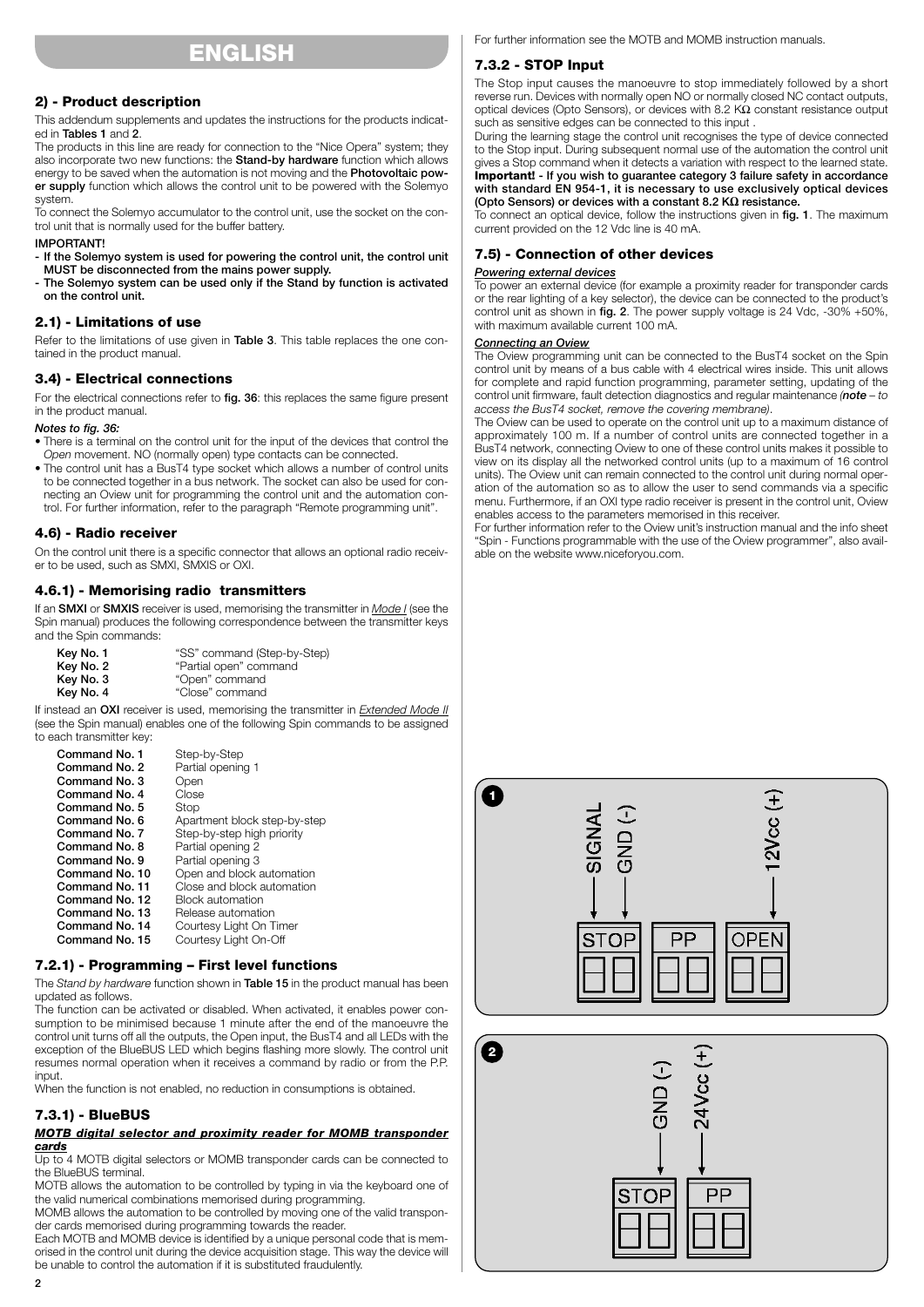## **ITALIANO**

## **2) - Descrizione del prodotto**

Il presente addendum integra e aggiorna le istruzioni dei prodotti riportati nella **Tabella 1** e **2**.

I prodotti di questa linea sono predisposti per il collegamento al sistema "Nice Opera"; inoltre implementano due nuove funzioni: la funzione **Stand-by hardware**, che permette di risparmiare energia quando l'automazione non è in movimento, e la funzione **Alimentazione fotovoltaica**, che permette di alimentare la centrale con il sistema "Solemyo".

Per collegare l'accumulatore di "Solemyo" alla centrale, utilizzare su quest'ultima la presa normalmente destinata alla batteria tampone.

#### **ATTENZIONE!**

**- Se si utilizza il sistema "Solemyo" per alimentare la centrale è obbligatorio scollegare l'alimentazione da rete fissa dalla centrale.**

**- Il sistema "Solemyo" può essere utilizzato solo se nella centrale è attiva la funzione "Stand-by hardware".**

#### **2.1) - Limiti di impiego**

Consultare i limiti d'impiego riportati nella **Tabella 3**. Questa tabella sostituisce quella presente nel manuale del prodotto.

### **3.4) - Collegamenti elettrici**

Per i collegamenti elettrici fare riferimento alla **fig. 36**: questa sostituisce la stessa figura presente nel manuale del prodotto.

#### *Note alla fig. 36:*

- Sulla centrale è presente un morsetto per l'ingresso dei dispositivi che comandano il movimento di *Apertura*. È possibile collegare contatti di tipo normalmente aperto "NA".
- Sulla centrale è presente una presa "BusT4" che permette di collegare tra loro più centrali, in una rete bus. Inoltre la presa permette di collegare una unità Oview, per la programmazione della centrale e il comando dell'automazione. Per ulteriori informazioni, fare riferimento al paragrafo "Unità di programmazione remota".

#### **4.6) - Ricevitore radio**

Sulla centrale è disponibile un connettore specifico che permette di utilizzare un ricevitore radio opzionale, tipo SMXI, SMXIS, OXI.

### **4.6.1) - Memorizzazione dei trasmettitori radio**

Se si utilizza un ricevitore **SMXI** o **SMXIS**, memorizzando il trasmettitore in *Modo I* (vedere il manuale di Spin) si ottiene la seguente associazione tra i tasti del trasmettitore e i comandi di Spin:

| Tasto $N^{\circ}$ 1 | Comando "P.P." (Passo-Passo) |
|---------------------|------------------------------|
| Tasto $N^{\circ}$ 2 | Comando "Apertura parziale"  |
| Tasto $N^{\circ}$ 3 | Comando "Apre"               |
| Tasto $N^{\circ}$ 4 | Comando "Chiude"             |

Se invece si utilizza un ricevitore **OXI**, memorizzando il trasmettitore in *Modo II esteso* (vedere il manuale di Spin) è possibile assegnare, ad ogni tasto del trasmettitore, uno dei seguenti comadi di Spin:

| Comando nº 1           | Passo-Passo                 |
|------------------------|-----------------------------|
| Comando n $\degree$ 2  | Apre parziale 1             |
| Comando n $\degree$ 3  | Apre                        |
| Comando n $\degree$ 4  | Chiude                      |
| Comando n $\degree$ 5  | Stop                        |
| Comando n° 6           | Passo-Passo Condominiale    |
| Comando n $\degree$ 7  | Passo-Passo Alta priorità   |
| Comando n° 8           | Apre parziale 2             |
| Comando n° 9           | Apre parziale 3             |
| Comando nº 10          | Apre e Blocca automazione   |
| Comando nº 11          | Chiude e Blocca automazione |
| Comando n $\degree$ 12 | Blocca automazione          |
| Comando nº 13          | Sblocca automazione         |
| Comando nº 14          | On Timer Luce di Cortesia   |
| Comando nº 15          | On-Off Luce di Cortesia     |

#### **7.2.1) - Programmazioni – Funzioni primo livello**

La funzione *Stand by hardware*, presente nella **Tabella 15** del manuale del prodotto, è stata aggiornata come descritto di seguito.

La funzione può essere attivata o disattivata. Quando è attiva permette di ridurre al massimo i consumi in quanto, dopo 1 minuto dal termine della manovra, la centrale spegne tutte le uscite, l'ingresso Apre, il BusT4 e tutti i led, ad esclusione del led "BlueBUS" che inizierà a lampeggiare più lentamente. La centrale ripristina il normale funzionamento quando riceve un comando via radio o dall'ingresso P.P. Quando la funzione non è attiva, non si ottiene nessuna riduzione dei consumi.

## **7.3.1) - BlueBUS**

*Selettore digitale MOTB e lettore di prossimità per tessere a transponder MOMB*

È possibile collegare al morsetto "BlueBUS" fino a 4 selettori digitali MOTB o lettori di tessere a transponder MOMB.

MOTB permette di comandare l'automazione digitando sulla tastiera una delle combinazioni numeriche valide, memorizzate durante la programmazione.

MOMB permette invece di comandare l'automazione avvicinando al lettore una delle tessere a transponder valide, memorizzate durante la programmazione.

Ogni dispositivo MOTB e MOMB è identificato da un codice personale e univoco che viene memorizzato nella centrale durante la fase di acquisizione del dispositivo. In questo modo, un eventuale tentativo di sostituzione fraudolenta del dispositivo non permette di comandare l'automazione. Per ulteriori informazioni vedere il manuale di istruzioni di MOTB e MOMB.

## **7.3.2) - Ingresso STOP**

L'ingresso Stop provoca l'arresto immediato della manovra, seguito da una breve inversione. A questo ingresso possono essere collegati dispositivi con uscita a contatto normalmente aperto "NA", normalmente chiuso "NC", dispositivi ottici ("Opto Sensor"), oppure dispositivi con uscita a resistenza costante di 8,2 KΩ come, ad esempio, i bordi sensibili.

Durante la fase di apprendimento la centrale riconosce il tipo di dispositivo collegato all'ingresso Stop e successivamente, durante il normale utilizzo dell'automazione, la centrale comanda uno Stop quando avverte una variazione rispetto allo stato appreso.

**Attenzione! - Se si desidera garantire la categoria 3 di sicurezza ai guasti, secondo la norma EN 954-1, è necessario utilizzare esclusivamente i dispositivi ottici ("Opto Sensor") o quelli con uscita a resistenza costante di 8,2 KΩ.** Per collegare un dispositivo ottico seguire le indicazioni riportate nella **fig. 1**. La corrente massima fornita sulla linea 12 Vcc è di 40 mA.

## **7.5) - Collegamento di altri dispositivi**

#### *Alimentazione di dispositivi esterni*

Se si desidera alimentare un dispositivo esterno (ad esempio, un lettore di prossimità per tessere a transponder oppure alimentare la retro-illuminazione di un selettore a chiave), si può collegare il dispositivo alla centrale del prodotto come indicato nella **fig. 2**. La tensione di alimentazione è di 24 Vcc, -30% +50%, con corrente massima disponibile di 100 mA.

#### *Collegamento di un Oview*

È possibile collegare l'unità di programmazione Oview alla presa "BusT4", presente sulla centrale dello Spin, attraverso un cavo bus con 4 fili elettrici all'interno. Questa unità consente una completa e rapida programmazione delle funzioni, la regolazione dei parametri, l'aggiornamento del firmware della centrale, la diagnosi per rilevare eventuali malfunzionamenti e la manutenzione periodica *(nota - per accedere alla presa "BusT4" rimuovere la membrana che la copre)*.

L'Oview permette di operare sulla centrale ad una distanza massima di circa 100 m. Se più centrali sono collegate tra loro in una rete "BusT4", collegando l'Oview a una di queste centrali è possibile visualizzare sul suo display tutte le centrali collegate in rete (massimo 16 centrali). L'unità Oview può rimanere collegata alla centrale anche durante il normale funzionamento dell'automazione permettendo all'utilizzatore di inviare i comandi attraverso un menu specifico. Inoltre, se nella centrale è presente un ricevitore radio di tipo OXI, l'Oview permette di accedere ai parametri memorizzati in questo ricevitore.

Ulteriori informazioni sono contenute nel manuale istruzioni dell'unità Oview e nella scheda "Spin - Funzioni programmabili con l'utilizzo del programmatore Oview", disponibile anche sul sito www.niceforyou.com.

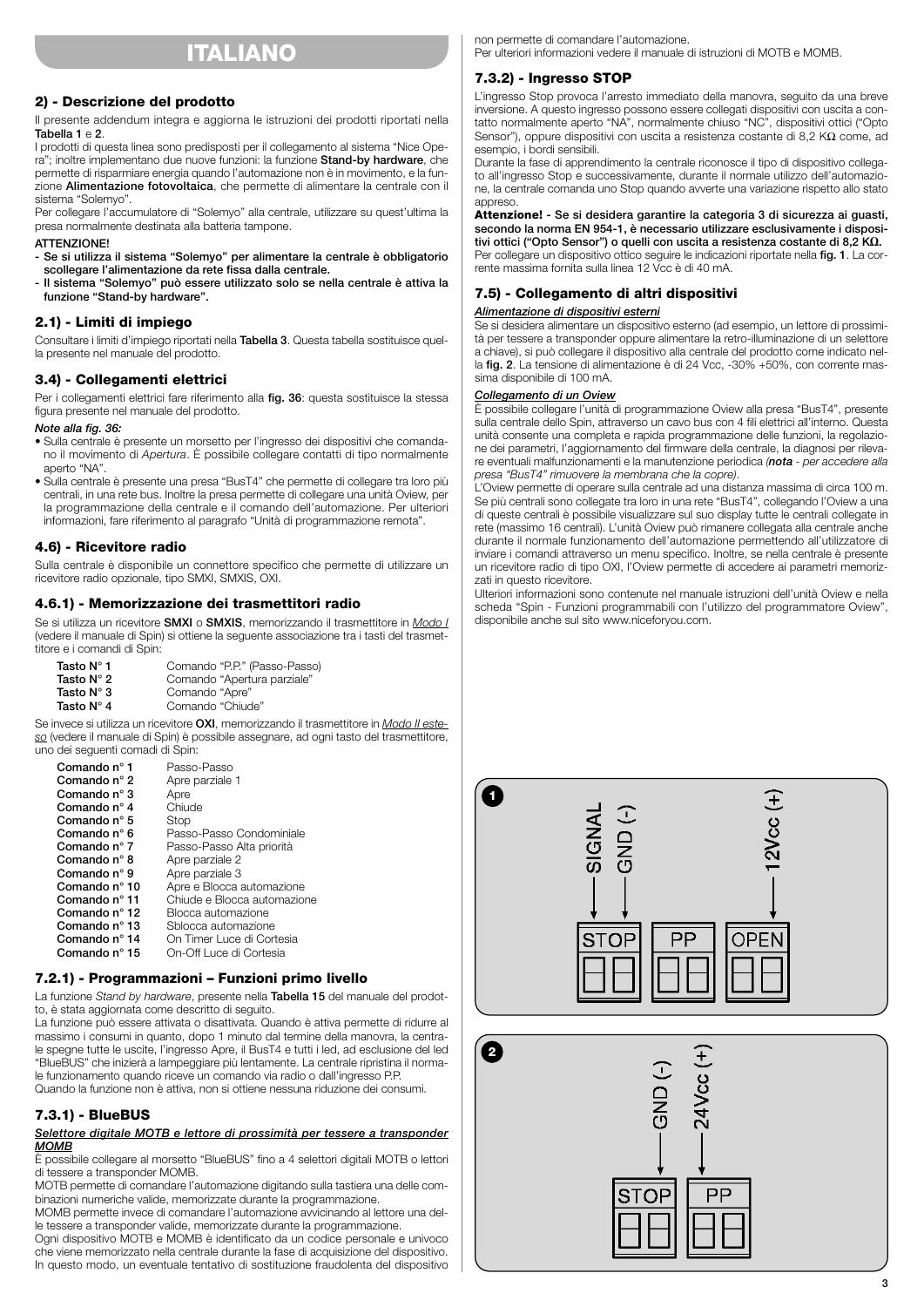## **FRANÇAIS**

## **2) - Description du produit**

Le présent addendum intègre et modifie les instructions des produits indiqués dans le **Tableau 1** et **2**.

Les produits de cette ligne sont prévus pour être connectés au système « Nice Opera » ; de plus, ils comprennent deux nouvelles fonctions : la fonction **Stand-by hardware**, qui permet d'économiser de l'énergie quand l'automatisme n'est pas en mouvement, et la fonction **Alimentation photovoltaïque**, qui permet d'alimenter la logique de commande avec le système « Solemyo ».

Pour connecter l'accumulateur de « Solemyo » à la logique, utiliser sur celle-ci la prise normalement destinée à la batterie tampon.

#### **ATTENTION !**

**- Si on utilise le système « Solemyo » pour alimenter la logique de commande il faut obligatoirement débrancher l'alimentation par le secteur.**

**- Le système « Solemyo » peut être utilisé seulement si dans la logique de commande la fonction « Stand-by hardware » est activée.**

#### **2.1) - Limites d'utilisation**

Consulter les limites d'utilisation indiquées dans le **Tableau 3**. Ce tableau remplace celui qui est présent dans le guide du produit.

## **3.4) - Connexions électriques**

Pour effectuer les connexions électriques, se référer à la **fig. 36** : elle remplace la même figure présente dans le guide du produit.

#### *Notes référées à la fig. 36 :*

- Sur la logique de commande se trouve une borne pour l'entrée des dispositifs qui commandent le mouvement d'Ouverture. Il est possible de connecter des contacts de type normalement ouvert « NO ».
- Sur la logique de commande se trouve une prise « BusT4 » qui permet de connecter entre elles plusieurs logiques dans un réseau bus. De plus, la prise permet de connecter une unité Oview, pour la programmation de la logique et la commande de l'automatisme. Pour plus de détails, se référer au paragraphe « Unité de programmation à distance ».

## **4.6) - Récepteur radio**

La logique est équipée d'un connecteur spécifique qui permet d'utiliser un récepteur radio en option, type SMXI, SMXIS, OXI.

## **4.6.1) - Mémorisation des émetteurs radio**

Si on utilise un récepteur **SMXI** ou **SMXIS**, en mémorisant l'émetteur en *Mode I* (voir le guide de Spin) on obtient l'association suivantes entre les touches de l'émetteur et les commandes de Spin :

| Touche N° 1          | Commande « PP » (pas à pas)      |
|----------------------|----------------------------------|
| Touche $N^{\circ}$ 2 | Commande « Ouverture partielle » |
| Touche $N^{\circ}$ 3 | Commande « Ouverture »           |
| Touche $N^{\circ}$ 4 | Commande « Fermeture »           |

Si par contre on utilise un récepteur **OXI**, en mémorisant l'émetteur en *Mode II étendu* (voir le guide de Spin) il est possible d'attribuer à chaque touche de l'émetteur, l'une des commandes de Spin suivantes :

| Commande n° 1           | Pas à pas                                      |
|-------------------------|------------------------------------------------|
| Commande $n^{\circ}$ 2  | Ouverture partielle 1                          |
| Commande $n^{\circ}$ 3  | Ouverture                                      |
| Commande $n^{\circ}$ 4  | Fermeture                                      |
| Commande $n^{\circ}$ 5  | Arrêt                                          |
| Commande $n^{\circ}$ 6  | Pas à pas collectif                            |
| Commande $n^{\circ}$ 7  | Pas à pas haute priorité                       |
| Commande $n^{\circ}$ 8  | Ouverture partielle 2                          |
| Commande n° 9           | Ouverture partielle 3                          |
| Commande $n^{\circ}$ 10 | Ouverture et blocage de l'automatisme          |
| Commande $n^{\circ}$ 11 | Fermeture et blocage de l'automatisme          |
| Commande $n^{\circ}$ 12 | Blocage de l'automatisme                       |
| Commande $n^{\circ}$ 13 | Débrayage de l'automatisme                     |
| Commande $n^{\circ}$ 14 | Activation temporisateur éclairage automatique |
| Commande $n^{\circ}$ 15 | Marque - Arrêt éclairage automatique           |

## **7.2.1) - Programmations – Fonctions de premier niveau**

La fonction Stand by hardware, présente dans le **Tableau 15** du manuel du produit, a été modifiée de la façon décrite ci-après.

La fonction peut être activée ou désactivée. Quand elle est active, cette fonction permet de réduire au maximum la consommation d'énergie : 1 minute après la fin de la manœuvre, la logique éteint toutes les sorties, l'entrée Ouverture, le Bus T4 et toutes les leds sauf la led « BlueBus » qui commencera à clignoter plus lentement. La logique de commande rétablit le fonctionnement normal quand elle reçoit une commande par radio ou de l'entrée P.P.

Quand la fonction n'est pas active, il n'y a aucune économie d'énergie.

## **7.3.1) - BlueBUS**

#### *Sélecteur numérique MOTB et lecteur de proximité pour cartes à transpondeur MOMB*

Il est possible de connecter à la borne « BlueBUS » jusqu'à 4 sélecteurs numériques MOTB ou lecteurs de cartes à transpondeur MOMB.

MOTB permet de commander l'automatisme en tapant sur le clavier l'une des combinaisons numériques valables, mémorisées en phase de programmation.

MOMB permet de commander l'automatisme en approchant du lecteur une des cartes à transpondeur valables, mémorisées en phase de programmation.

Chaque dispositif MOTB et MOMB est identifié par un code personnel et univoque

qui est mémorisé dans la logique de commande durant la phase d'acquisition du dispositif. Ainsi, en cas d'éventuelle tentative frauduleuse de remplacement du dispositif, il n'est pas possible de commander l'automatisme. Pour plus d'informations, consulter le guide technique de MOTB et MOMB.

#### **7.3.2) - Entrée STOP**

L'entrée STOP provoque l'arrêt immédiat de la manœuvre suivi d'une brève inversion. On peut connecter à cette entrée des dispositifs avec sortie à contact normalement ouvert « NO », normalement fermé « NF », des dispositifs optiques (« Opto Sensor ») ou des dispositifs avec sortie à résistance constante 8,2 KΩ, comme par exemple des bords sensibles.

Durant la phase de reconnaissance, la logique reconnaît le type de dispositif connecté à l'entrée Stop puis, au cours du fonctionnement normal de l'automatisme, la logique commande un Stop quand elle détecte une variation par rapport à l'état reconnu.

**Attention ! - Si l'on désire garantir la catégorie 3 de sécurité aux pannes, conformément à la norme EN 954-1, il faut utiliser exclusivement les dispositifs optiques (« Opto Sensor ») ou ceux avec sortie à résistance constante de 8,2 KΩ.**

Pour connecter un dispositif optique, suivre les indications de la **fig. 1**. Le courant maximum fourni sur la ligne 12 Vcc est de 40 mA.

#### **7.5) - Connexion d'autres dispositifs**

#### *Alimentation de dispositifs extérieurs*

Si l'on désire alimenter un dispositif extérieur (par exemple un lecteur de proximité pour cartes à transpondeur ou bien le rétro-éclairage d'un sélecteur à clé), il est possible de connecter le dispositif à la logique de commande du produit comme l'indique la **fig. 2**. La tension d'alimentation est de 24 Vcc -30% +50% avec courant maximum disponible de 100 mA.

#### *Connexion d'un Oview*

Il est possible de connecter l'unité de programmation Oview à la prise « BusT4 », présente sur la logique de commande du Spin, à l'aide d'un câble bus à 4 conducteurs. Cette unité permet une programmation complète et rapide des fonctions, le réglage des paramètres, la mise à jour du micrologiciel de la logique, le diagnostic pour détecter les éventuels problèmes de fonctionnement et la maintenance périodique *(note - pour accéder à la prise « BusT4 » enlever la membrane qui la couvre).* L'Oview permet d'opérer sur la logique à une distance maximum d'environ 100 m. Si plusieurs logiques sont connectées entre elles dans un réseau « BusT4 », en connectant l'Oview à l'une de ces logiques, il est possible de voir sur l'afficheur toutes les logiques connectées en réseau (16 logiques maximum). L'unité Oview peut rester connectée à la logique même durant le fonctionnement normal de l'automatisme en permettant à l'automatisme d'envoyer les commandes à travers un menu spécifique. De plus, si dans la logique de commande il y a un récepteur radio de type OXI, l'Oview permet d'accéder aux paramètres mémorisés dans ce récepteur. De plus amples informations sont fournies dans le guide de l'unité Oview ou dans la fiche « Spin - Fonctions programmables avec l'utilisation du programmateur Oview », également disponible sur le site www.niceforyou.com.

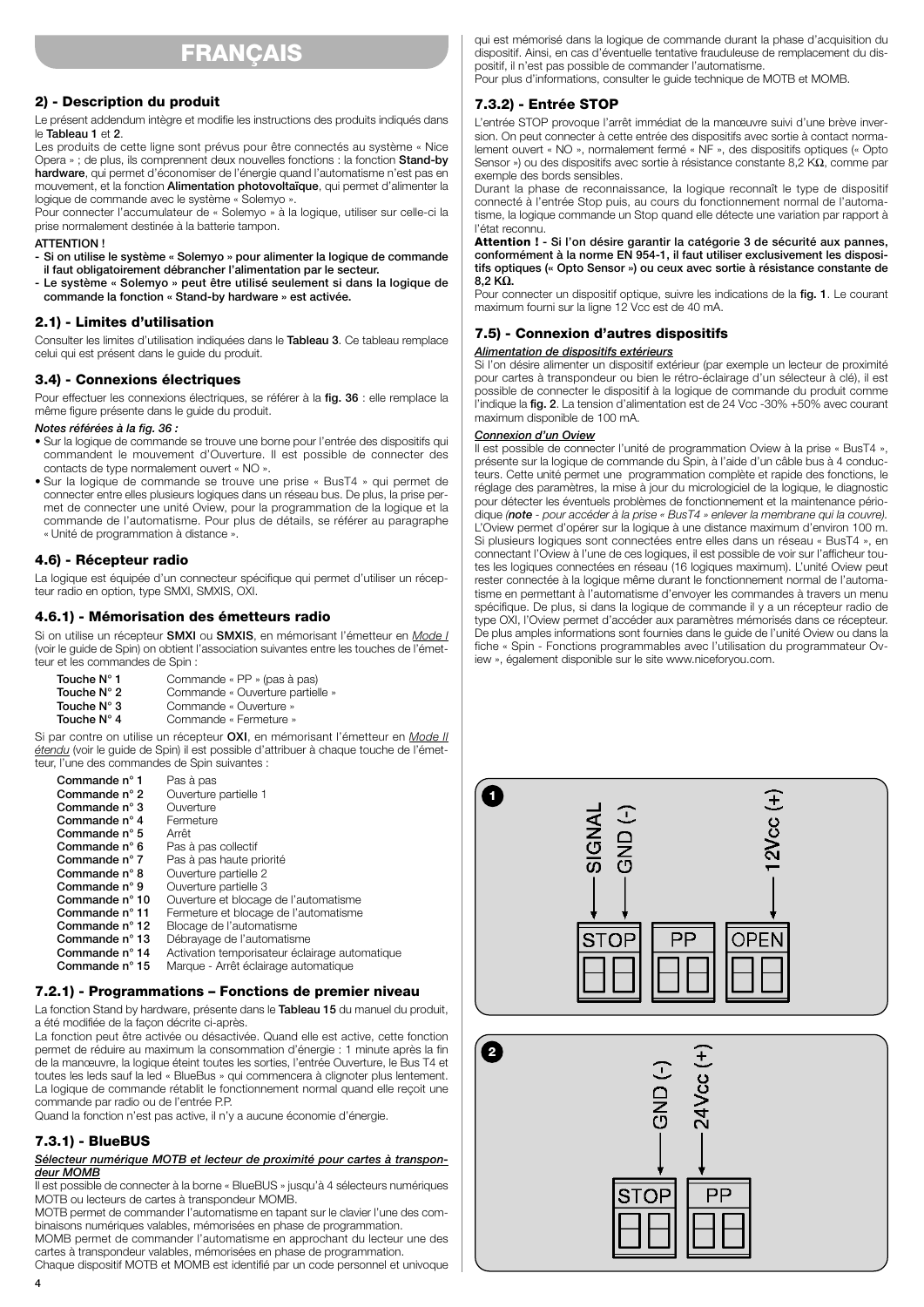## **ESPAÑOL**

## **2) - Descripción del producto**

El presente addendum integra y actualiza las instrucciones de los productos mencionados en la **Tabla 1** y **2**.

Los productos de esta línea están preparados para ser conectados al sistema "Nice Opera"; también incorporan dos funciones nuevas: la función **Stand-by hardware**, que permite ahorrar energía cuando el automatismo no está funcionando, y la función **Alimentación fotovoltaica**, que permite alimentar la central con el sistema "Solemyo".

Para conectar el acumulador de "Solemyo" a la central, utilice en esta última el conector destinado normalmente a la batería compensadora.

#### **¡ATENCIÓN!**

- **Si se utilizara el sistema "Solemyo" para alimentar la central, es obligatorio desconectar la alimentación de la red eléctrica de la central.**
- **El sistema "Solemyo" puede utilizarse sólo si en la central está activa la función "Stand-by hardware".**

#### **2.1) - Límites de empleo**

Consulte los límites de empleo indicados en la **Tabla 3**. Esta tabla reemplaza aquella presente en el manual del producto.

#### **3.4) - Conexiones eléctricas**

Para las conexiones eléctricas tome como referencia la **fig. 36** que reemplaza la misma figura presente en el manual del producto.

#### *Notas relativas a la fig. 36:*

- La central incorpora un borne para la entrada de los dispositivos que accionan el movimiento de Apertura. Es posible conectar contactos "normalmente abiertos "NA".
- La central incorpora un conector "BusT4" donde se pueden conectar varias centrales entre sí en una red bus. En dicho conector también se puede conectar una unidad Oview para la programación de la central y el mando de la automatización. Para más informaciones, consulte el párrafo "Unidad de programación remota".

#### **4.6) - Receptor**

La central incorpora un conector específico que permite utilizar un receptor opcional tipo SMXI, SMXIS, OXI.

## **4.6.1) - Memorización de los transmisores**

Si se utilizara un receptor **SMXI** o **SMXIS**, memorizando el transmisor en *Modo I* (véase el manual de Spin) se obtiene la siguiente asociación entre los botones del transmisor y los mandos de Spin:

**Botón N° 1** Mando "P.P." (Paso a Paso)<br>**Botón N° 2** Mando "Apertura parcial" **Botón N° 2** Mando "Apertura parcial"<br>**Botón N° 3** Mando "Abrir" **Botón N° 3** Mando "Abrir"<br>**Botón N° 4** Mando "Cerra Mando "Cerrar"

Por el contrario, si se utilizara un receptor **OXI**, memorizando el transmisor en *Modo II amplio* (véase el manual de Spin) se podrá asignar a cada botón del transmisor uno de los siguientes mandos de Spin:

| Mando n°1  | Paso a paso                     |
|------------|---------------------------------|
| Mando n°2  | Abrir parcial 1                 |
| Mando n°3  | Ahrir                           |
| Mando n°4  | Cerrar                          |
| Mando n°5  | Stop                            |
| Mando n°6  | Paso a paso Comunitaria         |
| Mando n°7  | Paso a paso Prioridad alta      |
| Mando n°8  | Abrir parcial 2                 |
| Mando n°9  | Abrir parcial 3                 |
| Mando n°10 | Abrir y Bloquear automatización |
| Mando n°11 | Cerrar Bloquear automatización  |
| Mando n°12 | Bloguear automatización         |
| Mando n°13 | Desbloquear automatización      |
| Mando n°14 | On Timer Luz de cortesía        |
| Mando n°15 | On-Off Luz de cortesía          |

## **7.2.1) - Programaciones – Funciones de primer nivel**

La función Stand by hardware, presente en la **Tabla 15** del manual del producto, ha sido actualizada tal como indicado a continuación.

La función se puede activar o desactivar. Cuando está activa, permite reducir al máximo los consumos porque después de un minuto, a partir de la conclusión del movimiento, la central apagará todas las salidas, la entrada Abrir, el BusT4 y todos los leds, salvo el led "BlueBUS" que comenzará a destellar más lentamente. La central restablecerá el funcionamiento normal cuando reciba un mando por radio o desde la entrada P.P.

Cuando la función no está activa, los consumos no disminuyen.

#### **7.3.1) - BlueBUS**

#### *Selector digital MOTB y lector de proximidad para tarjetas transponder MOMB*

Al BlueBUS se le pueden conectar hasta 4 selectores digitales MOTB o lectores de tarietas transponder MOMB.

MOTB permite accionar el automatismo escribiendo con la botonera teclado una de las combinaciones numéricas válidas memorizadas durante la programación. MOMB permite accionar el automatismo acercando al lector una de las tarjetas transponder válidas memorizadas durante la programación.

Cada dispositivo MOTB y MOMB está identificado por un código personal y unívo-

co que se memoriza en la central durante la memorización del dispositivo. De esta manera, una tentativa fraudulenta de sustituir el dispositivo no permitirá accionar el automatismo.

Para más informaciones, véase el manual de instrucciones de MOTB y MOMB.

#### **7.3.2) - Entrada STOP**

La entrada Stop provoca la parada inmediata del movimiento seguido de una breve inversión. En esta entrada se pueden conectar dispositivos con salida de contacto normalmente abierto "NA", normalmente cerrado "NC", dispositivos ópticos ("Opto Sensor"), o bien dispositivos con salida de resistencia constante de 8,2 KΩ, por ejemplo bandas sensibles.

Durante el aprendizaje la central reconocerá el tipo de dispositivo conectado a la entrada Stop y, posteriormente, durante el uso normal del automatismo, la central accionará un Stop cuando advierta una variación respecto de la condición aprendida. **¡Atención! - Si se deseara garantizar la categoría 3 de seguridad contra las averías según la norma EN 954-1, habrá que utilizar exclusivamente los dispositivos ópticos ("Opto Sensor") o aquellos con salida de resistencia constante de 8,2 KΩ.**

Para conectar un dispositivo óptico, siga las instrucciones indicadas en la **fig. 1**. La corriente máxima suministrada en la línea 12 Vcc es de 40 mA.

### **7.5) - Conexión de otros dispositivos**

#### *Alimentación de dispositivos exteriores*

Si se deseara alimentar un dispositivo exterior (por ejemplo un lector de proximidad para tarjetas transponder o alimentar la retroiluminación de un selector de llave), el dispositivo se puede conectar a la central del producto tal como indicado en la **fig. 2**. La tensión de alimentación es de 24 Vcc, -30% +50%, con corriente máxima disponible de 100 mA.

#### *Conexión de un Oview*

Es posible conectar la unidad de programación Oview a la toma "BusT4", presente en la central del Spin, mediante un cable bus con 4 hilos eléctricos en su interior. Esta unidad permite la programación completa y rápida de las funciones, la regulación de los parámetros, la actualización del firmware de la central, la realización del diagnóstico para detectar posibles desperfectos y del mantenimiento periódico (**nota** – para acceder al conector "BusT4" quite la membrana que la cubre).

El Oview permite trabajar en la central a una distancia máxima de unos 100 m. Si en una red "BusT4" hubiera varias centrales conectadas entre sí, conectando el Oview a una de estas centrales en su pantalla se podrán visualizar todas las centrales conectadas en la red (16 centrales como máximo). La unidad Oview puede quedar conectada a la central incluso durante el funcionamiento normal del automatismo, permitiendo al usuario enviar los mandos a través de un menú específico. Si en la central hubiera un receptor tipo OXI, el Oview permitirá acceder a los parámetros memorizados en dicho receptor.

Para más informaciones, lea el manual de instrucciones de la unidad Oview y la tarjeta "Spin - Funciones programables utilizando el programador Oview", también disponible en la página web www.niceforyou.com.

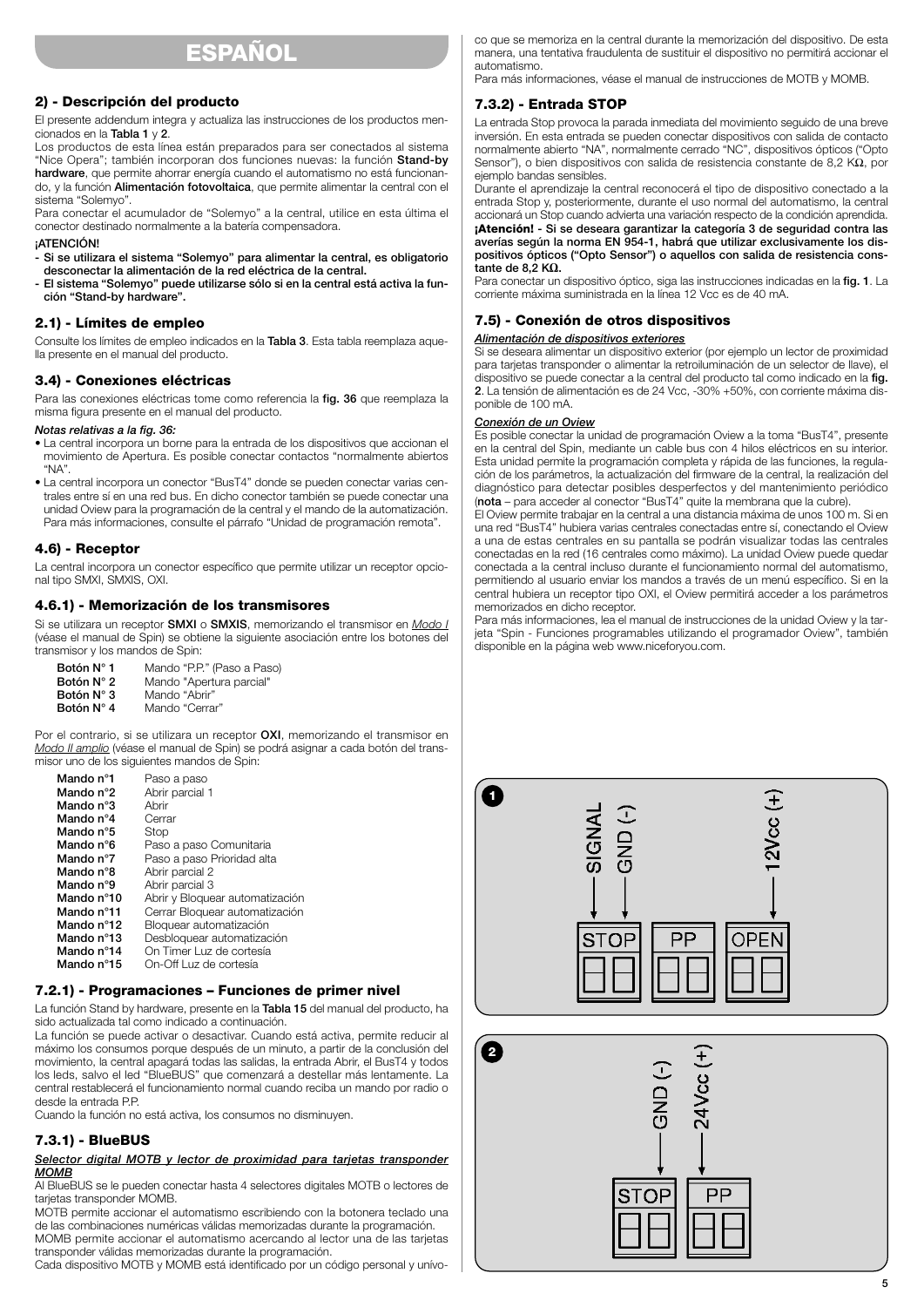## **DEUTSCH**

## **2) - Beschreibung des Produktes**

Dieses Addendum integriert und aktualisiert die Anleitungen der Produkte laut **Tabelle 1** und **2.**

Die Produkte dieses Angebots sind für den Anschluss an das System "Nice Opera" vorgerüstet; außerdem implementieren sie zwei neue Funktionen: Die Funktion **Stand-by Hardware**, die eine Energieeinsparung ermöglicht, wenn die Automatisierung nicht in Bewegung ist, sowie die Funktion **Photovoltaikspeisung**, die die Steuerung mit dem System "Solemyo" speist.

Um den Speicher "Solemyo" an die Steuerung anzuschließen, die normalerweise für die Pufferbatterie bestimmte Steckdose verwenden.

#### **ACHTUNG!**

- Wenn das System "Solemyo" zur Speisung der Steuerung verwendet wird, **muss die Speisung aus dem Feststromnetz von der Steuerung abgetrennt werden.**

- Das System "Solemyo" kann nur verwendet werden, wenn in der Steuerung **die Funktion "Stand-by Hardware" aktiv ist.**

## **2.1) - Anwendungslimits**

Die Anwendunglimits laut **Tabelle 3** zu Rate ziehen. Diese Tabelle ersetzt die im Produkthandbuch vorliegende Tabelle.

### **3.4) - Elektrische Anschlüsse**

Stromanschlüsse (siehe **Abb. 36**: Diese ersetzt die im Produkthandbuch vorliegende Abbildung).

#### *Anmerkungen über Abb. 36:*

- In der Steuerung liegt eine Klemme für den Eingang der Vorrichtungen vor, die die Öffnungsbewegung steuern. Es können "gewöhnlich geöffnete" NA-Kontakte angeschlossen werden.
- An der Steuerung liegt ein "BusT4"-Anschluss vor, der den Anschluss mehrerer Steuerungen in einem Bus-Netz ermöglicht. Außerdem ermöglicht die Steckdose den Anschluss einer Oview-Einheit zur Programmierung der Steuerung sowie die Steuerung der Automatisierung. Für weitere Auskünfte siehe Abschnitt "Entfernt montierte Programmierungseinheit".

#### **4.6) - Funkempfänger**

In der Steuerung ist ein spezifischer Stecker verfügbar, der die Anwendung eines zusätzlichen Funkempfängers, Typ SMXI, SMXIS, OXI ermöglicht.

### **4.6.1) - Speicherung der Funksender**

Wenn ein Empfänger **SMXI** oder **SMXIS** verwendet und der Sender im Modus I gespeichert wird (siehe Handbuch Spin) erfolgt die folgende Verbindung zwischen den Tasten des Enders und den Steuerungen Spin:

| Taste Nr. 1 | Befehl "P.P." (Schrittbetrieb) |
|-------------|--------------------------------|
| Taste Nr. 2 | Befehl "Teilöffnung"           |
| Taste Nr. 3 | Befehl "Öffnet"                |
| Taste Nr. 4 | Befehl "Schließt"              |

Wenn dagegen ein Empfänger **OXI** verwendet und der Sender im erweiterten Modus II gespeichert wird (siehe Handbuch Spin) ist es möglich, jeder Taste des Senders einen der folgenden Befehle Spin zuzuweisen:

| Befehl Nr. 1  | Schrittbetrieb                        |
|---------------|---------------------------------------|
| Befehl Nr. 2  | Teilöffnung 1                         |
| Befehl Nr. 3  | Öffnet                                |
| Befehl Nr. 4  | <b>Schließt</b>                       |
| Befehl Nr. 5  | Stopp                                 |
| Befehl Nr. 6  | Schrittbetrieb Wohnblock              |
| Befehl Nr. 7  | Schrittbetrieb Hohe Priorität         |
| Befehl Nr. 8  | Teilöffnung 2                         |
| Befehl Nr. 9  | Teilöffnung 3                         |
| Befehl Nr. 10 | Offnet und Blockiert die Automation   |
| Befehl Nr. 11 | Schließt und Blockiert die Automation |
| Befehl Nr. 12 | <b>Blockiert die Automation</b>       |
| Befehl Nr. 13 | Entriegelt die Automation             |
| Befehl Nr. 14 | On Timer Zusätzliche Beleuchtung      |
| Befehl Nr. 15 | On-Off Zusätzliche Beleuchtung        |

## **7.2.1) - Programmierungen / Funktionen 1. Stufe**

Die Funktion Stand-by Hardware der **Tabelle 15** des Produkthandbuchs wurde wie folgt aktualisiert.

Die Funktion kann aktiviert oder deaktiviert werden. Wenn sie aktiv ist, wird der Verbrauch maximal reduziert, da die Steuerung 1 Minute ab dem Abschluss der Bewegung alle Ausgänge ausschaltet, die Steuerung alle Ausgänge, den Eingang Öffne, und den BusT4 und alle Leds abschaltet, ausschließlich der Led "BlueBUS", die langsam zu blinken beginnt. Die Steuerung nimmt den normalen Betrieb wieder auf, wenn sie eine Funksteuerung oder eine Steuerung aus dem Eingang P.P. erhält. Wenn die Funktion deaktiviert ist, erfolgt keine Reduzierung des Verbrauchs.

## **7.3.1) - BlueBUS**

#### *Digitaler Wahlschalter MOTB und Proximity-Lesegerät für Transponder-Cards MOMB*

An BlueBUS können bis zu 4 digitale Wahlschalter MOTB oder Transpondercard-Leser MOMB angeschlossen werden.

MOTB ermöglicht die Steuerung der Automatisierung durch Eingabe einer der gültigen numerischen Kombinationen über die Tastatur, die während der Programmierung gespeichert wurden.

MOMB ermöglicht dagegen die Steuerung der Automatisierung, indem eine der

geltenden Transponder-Cards dem Lesegerät genähert werden, die während der Programmierung gespeichert wurden.

Jede Vorrichtung MOTB und MOMB wird durch einen individuellen und unverwechselbaren Code identifiziert, der in der Steuerung während der Erfassung der Vorrichtung gespeichert wird. Auf diese Weise ist bei einem eventuellen missbräuchlichen Austauschversuch keine Steuerung der Automatisierung möglich.

Für weitere Auskünfte wird auf die Anleitungen von MOTB und MOMB verwiesen.

## **7.3.2) - Eingang STOPP**

STOPP ist der Eingang, der das unverzügliche Anhalten der Bewegung verursacht, gefolgt von einer kurzen Umkehrung. An diesen Eingang können Vorrichtungen mit Ausgang mit gewöhnlich geöffnetem "NO"-Kontakt, mit gewöhnlich geschlossenem "NC"-Kontakt, optische Vorrichtungen (Opto Sensor) oder Vorrichtungen mit Ausgang mit konstantem 8,2 KΩ (Widerstand, wie zum Beispiel Schaltleisten angeschlossen werden.

Während der Erlernung erkennt die Steuerung die am Eingang Stopp angeschlossene Vorrichtung und daraufhin - während der normalen Anwendung der Automatisierung - steuert die Steuerung einen Stopp, wenn eine Änderung gegenüber dem erlernten Zustand erfasst wird.

**Achtung! - Wenn die Kategorie 3 der Störungssicherheit laut Norm EN 954-1 garantiert werden soll, dürfen nur optische Sensoren (OptoSensor) oder diejenigen mit einem Ausgang mit konstantem Widerstand von 8,2 KΩ verwendet werden.**

Um eine optische Vorrichtung anzuschließen, die Angaben laut **Abb. 1** befolgen. Der maximal gelieferte Strom in der 12Vcc-Leitung beträgt 40 mA.

### **7.5) - Verbindung sonstiger Vorrichtungen**

#### *Speisung externer Vorrichtungen*

Wenn eine externe Vorrichtung gespeist werden soll (zum Beispiel ein Proximity-Lesegerät für Transponder-Cards oder Speisung einer Hintergrundbeleuchtung eines Schlüsselwahlschalters), kann die Vorrichtung an die Produktsteuerung wie in **Abb. 2** gezeigt angeschlossen werden. Die Versorgungsspannung beträgt 24 Vcc, -30% +50%, bei maximal verfügbarem Strom von 100 mA.

#### *Anschluss eines Oview*

Es ist möglich, die Programmierungseinheit Oview an den Anschluss "BusT4" in der Steuerung des Spin über ein Bus-Kabel mit 4 internen Stromkabeln anzuschließen. Diese Einheit ermöglicht eine vollständige und schnelle Programmierung der Funktionen, die Einstellung der Parameter, die Überarbeitung des Firmware der Steuerung, die Diagnose zur Erfassung eventueller mangelhafter Funktionen und die regelmäßige Wartung (Hinweis: zum Zugang zu dem Anschluss "BusT4" die Abdeckungsmembran entfernen).

Oview ermöglicht Vorgänge in der Steuerung auf eine maximale Distanz von ca. 100 m Wenn mehrere Steuerung untereinander in einem Netz "BusT4" angeschlossen sind, können durch Anschluss von Oview über das diesbezügliche Display alle im Netz angeschlossenen Steuerungen angezeigt werden (maximal 16 Steuerungen). Die Einheit Oview kann an der Steuerung auch während des normalen Betriebs der Automatisierung angeschlossen bleiben und dem Anwender ermöglichen, die Steuerungen über ein spezifisches Menü zu übermitteln. Wenn in der Steuerung ein Funkempfänger Typ OXI vorhanden ist, ermöglicht Oview den Zugang zu den in diesem Empfänger gespeicherten Parametern.

Weitere Auskünfte befinden sich in den Anleitungen des Programmierers OView oder im Datenblatt "Spin - Programmierbare Funktionen bei Anwendung von Oview", die auch im Web unter www.niceforyou.com zur Verfügung stehen.

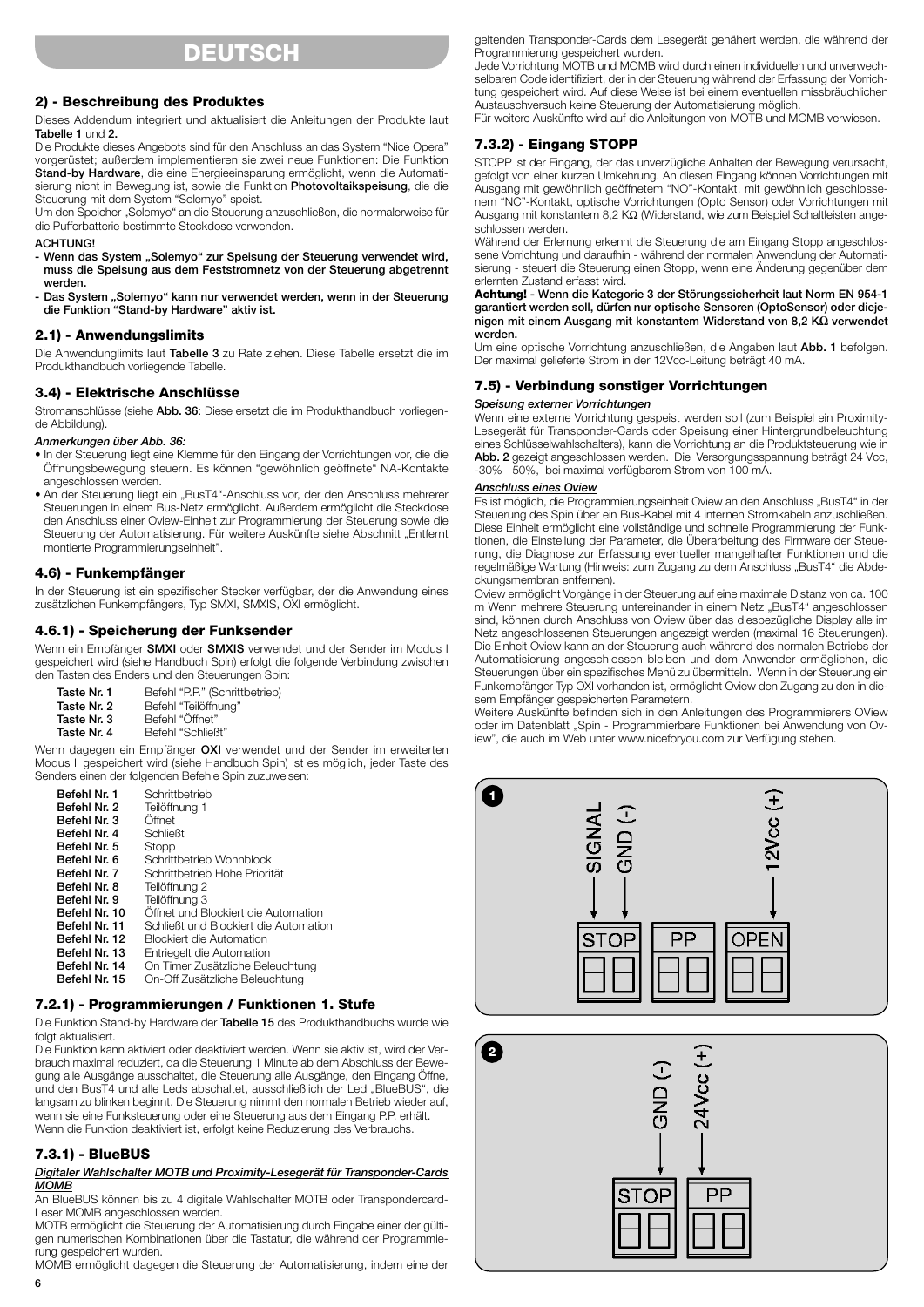## **POLSKI**

#### **2) - Opis urządzenia**

Niniejszy załącznik jest uzupełnieniem i aktualizacją instrukcji przeznaczonych dla urządzeń zamieszczonych w **Tabeli 1** i **2**.

Urządzenia należące do tej linii są przystosowane do podłączenia do systemu "Nice Opera"; wprowadzają one ponadto dwie nowe funkcje: funkcja **Stand-by** (uśpienie), która umożliwia zaoszczędzenie energii gdy automat nie znajduje się w ruchu oraz funkcja **Zasilanie słoneczne**, która umożliwia zasilanie centrali z zastosowaniem systemu "Solemyo".

Aby podłączyć akumulator "Solemyo" do centrali należy wykorzystać w niej gniazdko przeznaczone dla akumulatora awaryjnego.

#### **UWAGA!**

**- Jeżeli system "Solemyo" używany jest do zasilania centrali, należy odłączyć ją wcześniej od zasilacza sieciowego.**

**- System "Solemyo" może być wykorzystywany wyłącznie, jeśli w centrali została uaktywniona funkcja "Stand-by".**

#### **2.1) - Ograniczenia zastosowania**

Przeczytać ograniczenia zastosowania zamieszczone w **Tabeli 3**. Ta tabela zastępuje tabelę zamieszczoną w instrukcji obsługi urządzenia.

## **3.4) - Podłączenia elektryczne**

Aby uzyskać informacje dotyczące podłączeń elektrycznych należy odwołać się do **rys. 36**: zastępuje on rysunek znajdujący się w instrukcji obsługi urządzenia.

## *Uwagi do rys. 36:*

- W centrali znajduje się zacisk przeznaczony dla podłączenia urządzeń sterujących ruchem Otwieranie. Można tam podłączyć styki typu zwykle otwarte "NO".
- W centrali znajduje się również gniazdo "BusT4", które umożliwia połączenie ze sobą kilku central w sieć. Gniazdo to umożliwia ponadto podłączenie urządzenia Oview, służącego do programowania centrali i sterowania automatyką. Aby uzyskać dodatkowe informacje należy odwołać się do paragrafu "Urządzenie do zdalnego programowania".

#### **4.6) - Odbiornik radiowy**

W centrali znajduje się złącze umożliwiające używanie opcjonalnego odbiornika radiowego, typu SMXI, SMXIS, OXI.

### **4.6.1) - Wczytywanie nadajników radiowych**

Jeżeli używany jest odbiornik **SMXI** lub **SMXIS**, wtedy podczas wczytywania nadajnika w Trybie I (przeczytaj instrukcję Spin) zostanie uzyskane następujące powiązanie przycisków nadajnika z poleceniami Spin:

| Przycisk nr 1 | Polecenie "P.P." (Krok po Kroku) |
|---------------|----------------------------------|
| Przycisk nr 2 | Polecenie "Otwarcie częściowe"   |
| Przycisk nr 3 | Polecenie "Otwiera"              |
| Przycisk nr 4 | Polecenie "Zamyka"               |

Jeżeli natomiast wykorzystywany jest odbiornik **OXI**, wtedy podczas wczytywania nadajnika w Trybie II poszerzonym (przeczytaj instrukcję Spin) jest możliwe przypisanie do każdego przycisku nadajnika jednego z następujących poleceń Spin:

| Krok po kroku                   |
|---------------------------------|
| Otwarcie częściowe 1            |
| Otwiera                         |
| Zamyka                          |
| Stop                            |
| Krok po kroku Zespół Mieszkalny |
| Krok po kroku Priorytet         |
| Otwarcie częściowe 2            |
| Otwarcie częściowe 3            |
| Otwiera i blokuje automatyke    |
| Zamyka i blokuje automatyke     |
| Blokuje automatykę              |
| Odblokowuje automatyke          |
| On Timer Światełko nocne        |
| On-Off Światełko nocne          |
|                                 |

#### **7.2.1) - Programowania – Funkcje pierwszego poziomu**

Funkcja Stand by, opisana w **Tabeli 15** instrukcji obsługi urządzenia została zaktualizowana zgodnie z poniższym opisem.

Funkcja może być uaktywniana lub wyłączana. Kiedy jest aktywna umożliwia maksymalne zredukowanie zużycia energii elektrycznej, ponieważ po upływie 1 minuty od zakończenia manewru centrala wyłącza wyjścia, wejście Otwieranie, Magistralę BusT4 oraz gasi wszystkie diody, za wyjątkiem diody "BlueBUS", która zacznie wolniej migać. Centrala powraca do zwykłego funkcjonowania w przypadku otrzymania polecenia drogą radiową lub poprzez wejście P.P.

Kiedy funkcja nie jest aktywna, nie zostanie uzyskana żadna redukcja zużycia energii.

#### **7.3.1) - BlueBUS**

## *Klawiatura cyfrowa MOTB i czytnik zbliżeniowy kart MOMB*

Do zacisku "BlueBUS" można podłączyć do 4 klawiatur cyfrowych MOTB lub czytników kart MOMB.

MOTB umożliwia sterowanie automatyką po wprowadzeniu na klawiaturze jednego z uprawnionych kodów, które zostały wczytane wcześniej podczas programowania urządzenia.

MOMB umożliwia natomiast sterowanie automatyką poprzez zbliżenie do czytnika jednej z ważnych kart, wczytanych podczas programowania.

Każde urządzenie MOTB i MOMB jest identyfikowane za pomocą jednoznacznego

kodu osobistego, który jest zapamiętywany w centrali podczas rozpoznawania urządzenia. W ten sposób ewentualna próba wymiany urządzenia nie umożliwi sterowania automatyką.

Aby uzyskać szczegółowe informacje należy przeczytać instrukcję obsługi MOTB i MÓMB.

## **7.3.2) - Wejście STOP**

Wejście Stop powoduje natychmiastowe zatrzymanie manewru, po którym następuje krótka zmiana kierunku. Do tego wejścia mogą być podłączone urządzenia ze stykami normalnie otwartymi "NO", normalnie zamkniętymi "NC", urządzenia optyczne ("Opto Sensor") lub urządzenia z wyjściem o stałej rezystancji 8,2kΩ jak na przykład listwy optyczne.

Podczas fazy uczenia centrala rozpoznaje rodzaj urządzenia podłączonego do wejścia Stop i następnie, w czasie pracy automatyki, realizuje funkcję Stop w przypadku, kiedy rozpozna jakąkolwiek zmianę na tym wejściu, w stosunku do stanu zapamiętanego w fazie uczenia.

#### **Uwaga! - Jeżeli zgodnie z dyrektywą EN 954-1 zamierza się zagwarantować 3-ą kategorię bezpieczeństwa, należy wykorzystać wyłącznie urządzenia optyczne ("Opto Sensor") lub urządzenia z wyjściem o stałej rezystancji 8,2KΩ.**

Aby podłączyć urządzenie optyczne należy zastosować się do zaleceń zamieszczonych na **rys. 1**. Maksymalny prąd dostępny na linii 12 Vps wynosi 40 mA.

#### **7.5) - Podłączanie innych urządzeń**

#### *Zasilanie urządzeń zewnętrznych*

Jeżeli zamierza się zasilać urządzanie zewnętrzne (na przykład czytnik zbliżeniowy do kart lub podświetlanie przełącznika kluczowego), można podłączyć to urządzenie do centrali jak pokazano na **rys. 2**. Napięcie zasilania wynosi 24 Vps, -30% +50%, maksymalny dostępny prąd to 100 mA.

#### *Podłączenie Oviev*

Urządzenie do programowania Oview można podłączyć do gniazda "BusT4", znajdującego się w centrali Spin, za pomocą

4-kablowego elektrycznego przewodu magistrali. To urządzenie umożliwia kompletne i szybkie programowanie funkcji, regulację parametrów, aktualizację oprogramowania centrali, diagnozę umożliwiającą wykrywanie ewentualnego nieprawidłowego funkcjonowania oraz okresową konserwację *(uwaga - aby uzyskać dostęp do gniazda "BusT4" należy zdjąć chroniącą je osłonkę)*.

Oview umożliwia wykonywanie operacji na centrali z maksymalnej odległości około 100 m. Jeżeli kilka central jest połączonych ze sobą w sieć "BusT4", podłączając Oview do jednej z tych central jest możliwe wyświetlenie na jego wyświetlaczu wszystkich central połączonych w sieć (maksymalnie 16). Urządzenie Oview może pozostawać podłączone do centrali również podczas zwykłego funkcjonowania automatyki, umożliwiając użytkownikowi wysyłanie poleceń przy pomocy specyficznego menu. Ponadto, jeżeli w centrali znajduje się odbiornik radiowy typu OXI, Oview umożliwia dostęp do parametrów wczytanych do tego odbiornika.

Dodatkowe informacje są zamieszczone w instrukcji obsługi urządzenia Oview oraz w instrukcji "Spin - Funkcje programowalne z zastosowaniem programatora Oview", dostępne również na stronie internetowej www.niceforyou.com.

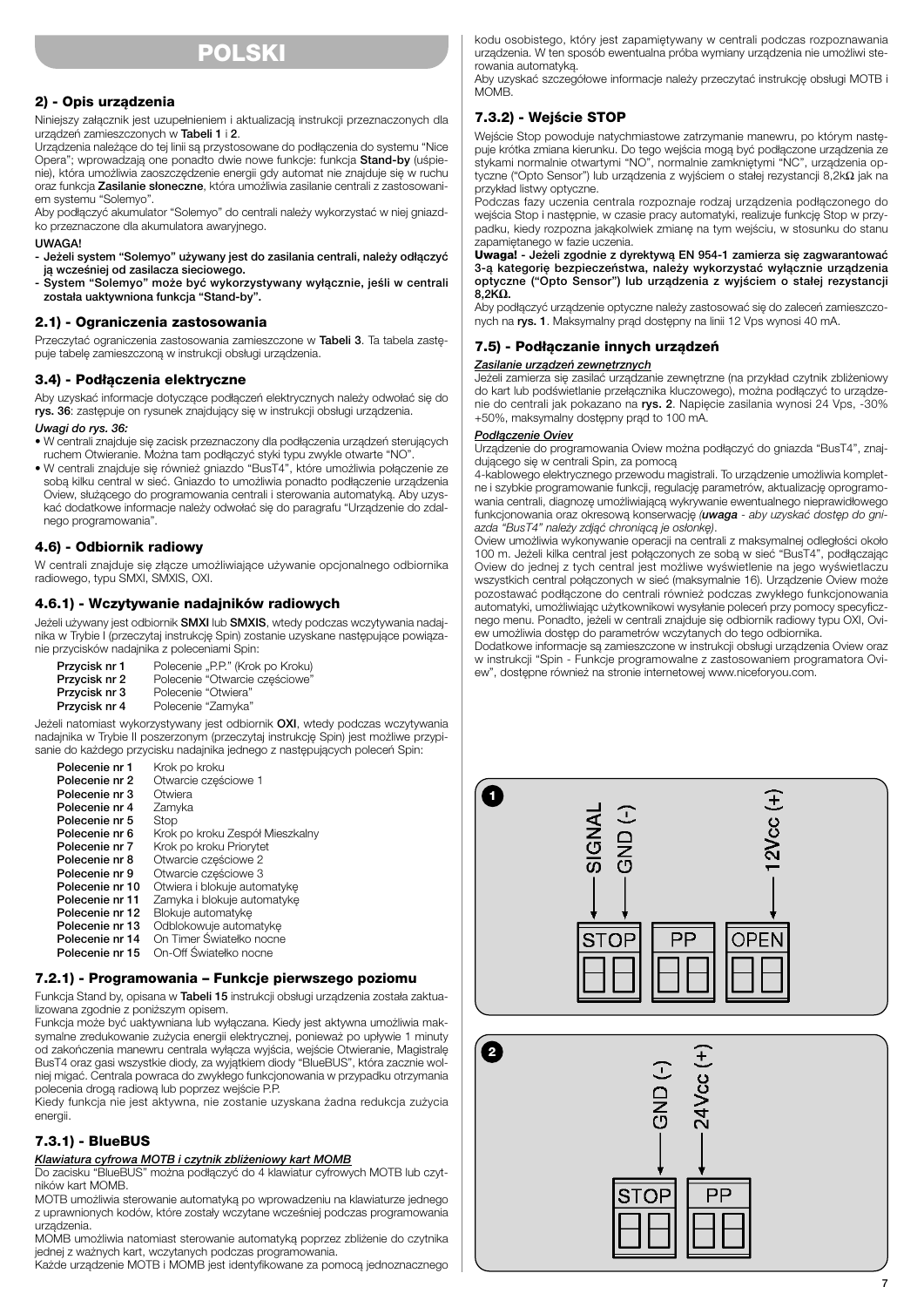## **NEDERLANDS**

## **2) - Beschrijving van het product**

Dit addendum levert een aanvulling op en bijwerking van de instructies van de producten die vermeld zijn in **Tabel 1** en **2**.

De producten van deze lijn kunnen worden aangesloten op het systeem "Nice Opera"; en implementeren bovendien twee nieuwe functies: de functie **Stand-by hardware**, die het mogelijk maakt energie te besparen wanneer de automatisering niet in beweging is, en de functie **Voeding via zonne-energie**, die het mogelijk maakt de besturingseenheid van stroom te voorzien via het systeem "Solemyo".

Om de accumulator van "Solemyo" aan te sluiten op de besturingseenheid, gebruikt u op de besturingseenheid de aansluiting die normaal bestemd is voor de bufferbatterij.

#### **LET OP!**

**- Als het systeem "Solemyo" gebruikt wordt om de besturingseenheid van stroom te voorzien, is het verplicht de besturingseenheid van de netvoeding af te koppelen.**

**- Het systeem "Solemyo" kan alleen gebruikt worden indien in de besturingseenheid de functie "Stand-by hardware" is geactiveerd.**

## **2.1) - Gebruikslimieten**

Raadpleeg de gebruikslimieten die zijn vermeld in **Tabel 3**. Deze tabel vervangt de tabel die in de handleiding van het product staat.

### **3.4) - Elektrische aansluitingen**

Zie voor de elektrische aansluitingen **afb. 36**: deze afbeelding vervangt dezelfde afbeelding die in de handleiding van het product staat.

#### *Opmerkingen bij afb. 36:*

• Op de besturingseenheid zit een klem voor de ingang van de inrichtingen die de Openingsmanoeuvre aansturen. Het is mogelijk contacten van het normaal geopende type ("NO") aan te sluiten.

• Op de besturingseenheid zit een aansluiting "BusT4" die het mogelijk maakt meerdere besturingseenheden onderling te verbinden, in een bus-netwerk. Daarnaast biedt deze aansluiting de mogelijkheid een Oview eenheid aan te sluiten, voor het programmeren van de besturingseenheid en het aansturen van de automatisering. Zie voor meer informatie de paragraaf "Portable programmeereenheid".

## **4.6) - Radio-ontvanger**

De besturingseenheid is uitgerust met een specifieke connector die het mogelijk maakt een optionele radio-ontvanger van het type SMXI, SMXIS, OXI, te gebruiken.

## **4.6.1) - In het geheugen opslaan van de radiozenders**

Als u een ontvanger **SMXI** of **SMXIS** gebruikt, verkrijgt u, door de zender op te slaan in *Modus I* (zie de handleiding van de Spin) de volgende koppeling tussen de toetsen van de zender en de bedieningsinstructies van de Spin:

| Toets nr. 1 | Instructie "P.P." (Stap-voor-Stap) |
|-------------|------------------------------------|
| Toets nr. 2 | Instructie "Gedeeltelijke opening" |
| Toets nr. 3 | Instructie "Open"                  |
| Toets nr. 4 | Instructie "Sluit"                 |

Als u daarentegen een ontvanger **OXI** gebruikt, is het, door de zender op te slaan in *Modus II uitgebreid* (zie de handleiding van Spin) mogelijk aan iedere toets van de zender één van de volgende bedieningsinstructies van de Spin te koppelen:

| Instructie nr 1  | Stap-voor-stap                     |
|------------------|------------------------------------|
| Instructie nr 2  | Open gedeeltelijk 1                |
| Instructie nr 3  | Open                               |
| Instructie nr 4  | Sluit                              |
| Instructie nr 5  | Stop                               |
| Instructie nr 6  | Stap-voor-stap Woonblok            |
| Instructie nr 7  | Stap-voor-stap Hoge prioriteit     |
| Instructie nr 8  | Open gedeeltelijk 2                |
| Instructie nr 9  | Open gedeeltelijk 3                |
| Instructie nr 10 | Open en Vergrendel automatisering  |
| Instructie nr 11 | Sluit en Vergrendel automatisering |
| Instructie nr 12 | Vergrendel automatisering          |
| Instructie nr 13 | Ontgrendel automatisering          |
| Instructie nr 14 | On Timer Gebruikerslicht           |
| Instructie nr 15 | On-Off Gebruikerslicht             |

## **7.2.1) - Programmeringen – Functies eerste niveau**

De functie Stand by hardware, aanwezig in **Tabel 15** van de producthandleiding, onderging de volgende update.

De functie kan geactiveerd of gedeactiveerd worden. Wanneer de functie actief is, kan het energieverbruik maximaal beperkt worden, aangezien de besturingseenheid 1 minuut na het beëindigen van de manoeuvre alle uitgangen, de ingang Open, de BusT4 en alle leds uitschakelt, met uitzondering van de led "BlueBUS" die langzamer zal gaan knipperen. De besturingseenheid herneemt de normale werking wanneer er een bedieningsinstructie binnenkomt via radio of vanaf de ingang Stapvoor-stap.

Als de functie niet actief is, zal er geen vermindering van het energieverbruik zijn.

## **7.3.1) - BlueBUS**

## *Codeschakelaar MOTB en lezer voor transponderkaarten MOMB*

Op de klem "BlueBUS" kunnen maximaal 4 codeschakelaars MOTB of lezers voor transponderkaarten MOMB worden aangesloten.

MOTB maakt het mogelijk de automatisering aan te sturen door op het toetsenbord één van de geldige, gedurende de programmering opgeslagen nummercombinaties in te toetsen.

MOMB daarentegen maakt het mogelijk de automatisering aan te sturen door een lezer in de buurt van één van de geldige, gedurende de programmering opgeslagen transponderkaarten te houden.

Elke MOTB en MOMB inrichting wordt geïdentificeerd door een persoonlijke en eenduidige code die in de besturingseenheid wordt opgeslagen gedurende de herkenningsfase van de inrichting. Op deze manier zal het bij een eventuele poging de inrichting valselijk te vervangen, niet mogelijk zijn de automatisering aan te sturen. Zie voor verdere inlichtingen de handleiding met aanwijzingen voor MOTB en MOMB.

## **7.3.2) - Ingang STOP**

De ingang Stop veroorzaakt een onmiddellijke onderbreking van de manoeuvre, gevolgd door een kortstondige omkering. Op deze ingang kunnen de inrichtingen met uitgang met normaal open contacten "NO" aangesloten worden, alsook normaal gesloten contracten "NC", optische inrichtingen ("Opto Sensor"), of inrichtingen met uitgang met constante weerstand van 8,2 KΩ zoals bijvoorbeeld de contactlijsten.

Gedurende de zelfleerfase herkent de besturingseenheid wat voor soort inrichting er is aangesloten op de ingang Stop en geeft vervolgens, gedurende het normale gebruik van de automatisering, een Stop-instructie wanneer er een variatie ten opzichte van de aangeleerde status wordt gedetecteerd.

Let op! - Als u wilt dat de veiligheidscategorie 3 tegen storingen gegaran**deerd wordt, volgens de norm EN 954-1, is het noodzakelijk uitsluitend optische inrichtingen ("Opto Sensor") te gebruiken, of inrichtingen met een uitgang met constante weerstand van 8,2 KΩ.**

Voor het aansluiten van een optische inrichting volgt u de aanwijzingen van **afb. 1**. De maximumstroom die op de 12 Vcc leiding geleverd wordt, bedraagt 40 mA.

## **7.5) - Aansluiting van andere inrichtingen**

### *Stroomvoorziening van externe inrichtingen*

Als u een externe inrichting (bijvoorbeeld, een lezer voor transpondercards of de achtergrondverlichting van een sleutelschakelaar) van stroom wilt voorzien, kunt u de inrichting aansluiten op de besturingseenheid van het product zoals is aangegeven op **afb. 2**. De voedingsspanning is 24 Vcc, -30% +50%, maximaal beschikbare stroom 100 mA

#### *Aansluiting van een Oview*

U hebt de mogelijkheid om de programmeereenheid Oview aan te sluiten op de "BusT4" aansluiting op de besturingseenheid van de Spin, dit gebeurt via een buskabel met 4 elektriciteitsdraden in het binnenste. Deze eenheid biedt de volgende mogelijkheden: een complete en snelle programmering van de functies, instelling van de parameters, bijwerking van de firmware van de besturingseenheid, een diagnoseprocedure voor het opsporen van eventuele storingen, periodiek onderhoud (**opmerking** - om toegang tot de aansluiting "BusT4" te krijgen, verwijdert u de afdekking die de aansluiting bedekt).

Met de Oview kunt u vanaf een afstand van maximaal 100 meter op de besturingseenheid werken. Indien er meerdere besturingseenheden onderling zijn verbonden via een "BusT4" netwerk, kunt u, door de Oview aan te sluiten op één van deze besturingseenheden, op het display alle op het netwerk aangesloten besturingseenheden bekijken (maximaal 16 besturingseenheden). De eenheid Oview kan ook gedurende de normale werking van de automatisering met de besturingseenheid verbonden blijven; in dit geval heeft de gebruiker de mogelijkheid om via een specifiek menu bedieningsinstructies te verzenden. Als de besturingseenheid daarnaast beschikt over een radio-ontvanger van het type OXI, maakt de Oview het mogelijk toegang te krijgen tot de parameters die in deze ontvanger zijn opgeslagen.

Meer informatie vindt u in de instructiehandleiding van de eenheid Oview en op het blad "Spin - Functies die geprogrammeerd kunnen worden met behulp van de programmeereenheid Oview", dat ook beschikbaar is via de site www.niceforyou.com.

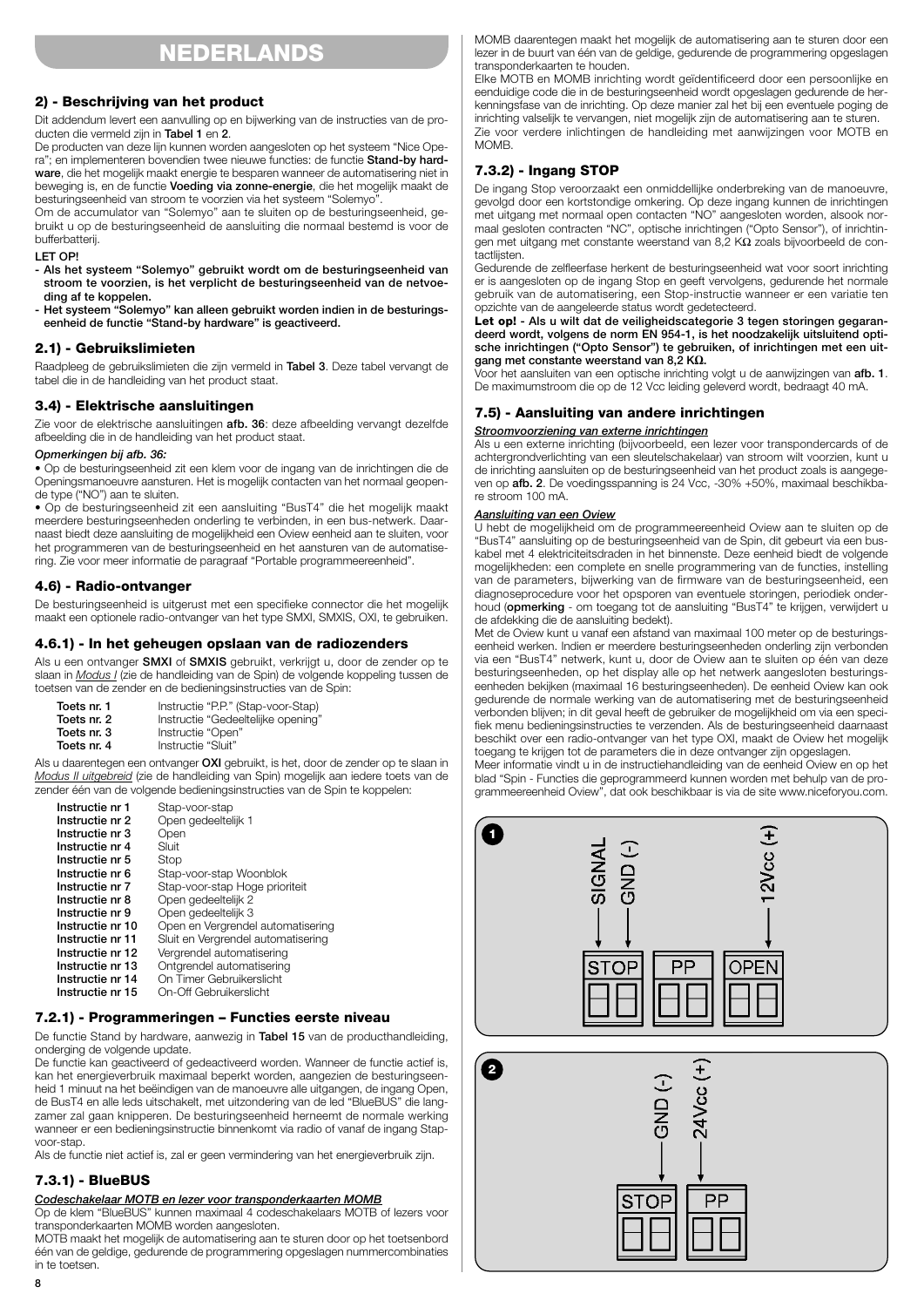## **ENGLISH**

| Table No. 1: Description of the SPIN components |           |         |                       |                          |  |  |
|-------------------------------------------------|-----------|---------|-----------------------|--------------------------|--|--|
| Model                                           | Gearmotor | Guide   | <b>Radio receiver</b> | <b>Radio Transmitter</b> |  |  |
| SPIN23KCE                                       | SN6021/A  | Зm      | <b>SMXI</b>           | FLO <sub>2</sub> R-S     |  |  |
| SPIN30/A                                        | SN6031/A  | 3x1m    | $- - -$               | $- - -$                  |  |  |
| SPIN40/A                                        | SN6041/A  | 3x1m    | $- - -$               | ---                      |  |  |
| <b>SN6031/A</b>                                 | SN6031/A  | ---     | $- - -$               | $- - -$                  |  |  |
| SN6041/A                                        | SN6041/A  | $- - -$ | $- - -$               | $- - -$                  |  |  |

*SN6031/A must be completed with the guide SNA5 (3m) or SNA6 (3m + 1m). SN6041/A must be completed with the guide SNA6 (3m + 1m).*

*SPIN30/A; SPIN40/A; SN6031/A and SN6041/A can be completed with radio receivers SMXI, SMXIS or OXI and relative radio transmitters*

| Table No. 2: Comparison of main features of SPIN gearmotors |                  |                   |                   |  |  |  |
|-------------------------------------------------------------|------------------|-------------------|-------------------|--|--|--|
| <b>Gearmotor type</b>                                       | <b>SN6021/A</b>  | <b>SN6031/A</b>   | <b>SN6041/A</b>   |  |  |  |
| Maximum torque<br>(corresponding to the maximum force)      | 11.7 Nm (650N)   | 14.4 Nm (800N)    | 18 Nm (1000N)     |  |  |  |
| Reduced consumptoin in Stand-By                             | Yes              | Yes               | Yes               |  |  |  |
| Consumption on stand-by                                     | 4.2W             | 0.8W              | 1.2W              |  |  |  |
| Max. no. BlueBus units                                      | 12               | 12                | 12                |  |  |  |
| Emergency power supply                                      | with PS124       | with PS124        | with PS124        |  |  |  |
| Courtesy light (lamp fitting)                               | 12V - 21W (BA15) | 230V* - 40W (E27) | 230V* - 40W (E27) |  |  |  |
| Ready for "Solemyo"                                         | Yes              | Yes               | Yes               |  |  |  |

*\* 120V for the SPIN/V1 versions*

| Table No. 3: SPIN gearmotor operating limits |                  |                                                               |                  |                                                                                          |                  |                  |  |
|----------------------------------------------|------------------|---------------------------------------------------------------|------------------|------------------------------------------------------------------------------------------|------------------|------------------|--|
| Model:<br><b>SECTIONAL door</b>              |                  | <b>OVERHEAD door, non-protruding</b><br>(with accessory SPA5) |                  | <b>OVERHEAD door, protruding (with accessory</b><br>SPA5) or with springs (without SPA5) |                  |                  |  |
|                                              | Height           | Width                                                         | Height           | Width                                                                                    | Height           | Width            |  |
| SPIN <sub>23</sub> KCE                       | 2.4 <sub>m</sub> | 4.4m                                                          | 2.2 <sub>m</sub> | 4.2 <sub>m</sub>                                                                         | 2.8 <sub>m</sub> | 4.2m             |  |
| SPIN30/A                                     | 2.4 <sub>m</sub> | 5m                                                            | 2.2 <sub>m</sub> | 4.2 <sub>m</sub>                                                                         | 2.8 <sub>m</sub> | 4.2m             |  |
| SPIN <sub>40</sub> /A                        | 2.4 <sub>m</sub> | 5.2m                                                          | 2.2 <sub>m</sub> | 4.2 <sub>m</sub>                                                                         | 2.8 <sub>m</sub> | 4.2m             |  |
| SN6031/A (SNA5)                              | 2.4 <sub>m</sub> | 5m                                                            | 2.2 <sub>m</sub> | 4.2 <sub>m</sub>                                                                         | 2.8 <sub>m</sub> | 4.2 <sub>m</sub> |  |
| SN6031/A (SNA6)                              | 3.4 <sub>m</sub> | 3.5 <sub>m</sub>                                              | 3.2 <sub>m</sub> | 2.9 <sub>m</sub>                                                                         | 3.5 <sub>m</sub> | 3.4 <sub>m</sub> |  |
| SN6041/A (SNA6)                              | 3.4 <sub>m</sub> | 5.2m                                                          | 3.2 <sub>m</sub> | 4.2m                                                                                     | 3.5 <sub>m</sub> | 4.2m             |  |

# **ITALIANO**

| Tabella N°1: Descrizione composizione SPIN |                      |         |                    |                      |  |  |
|--------------------------------------------|----------------------|---------|--------------------|----------------------|--|--|
| Modello tipo                               | <b>Motoriduttore</b> | Guida   | ⊦ Ricevitore radio | Trasmettitore radio  |  |  |
| SPIN23KCE                                  | SN6021/A             | 3m      | <b>SMXI</b>        | FLO <sub>2</sub> R-S |  |  |
| SPIN30/A                                   | SN6031/A             | 3x1m    | $- - -$            | $- - -$              |  |  |
| SPIN40/A                                   | SN6041/A             | 3x1m    | $- - -$            | ---                  |  |  |
| SN6031/A                                   | SN6031/A             | $- - -$ | $- - -$            | $- - -$              |  |  |
| SN6041/A                                   | SN6041/A             | $- - -$ | $- - -$            | $--$                 |  |  |

*SN6031/A deve essere completato con la guida SNA5 (3m) oppure SNA6 (3m + 1m).*

*SN6041/A deve essere completato con la guida SNA6 (3m + 1m).*

*SPIN30/A; SPIN40/A; SN6031/A e SN6041/A possono essere completati con i ricevitori radio SMXI, SMXIS o OXI ed i relativi trasmettitori radio.*

| Tabella Nº2: Comparazione caratteristiche essenziali motoriduttori SPIN |                  |                   |                   |  |  |
|-------------------------------------------------------------------------|------------------|-------------------|-------------------|--|--|
| Motoriduttore tipo                                                      | SN6021/A         | <b>SN6031/A</b>   | <b>SN6041/A</b>   |  |  |
| Copia massima                                                           | 11.7 Nm (650N)   | 14.4 Nm (800N)    | 18 Nm (1000N)     |  |  |
| (corrispondenti a forza massima)                                        |                  |                   |                   |  |  |
| Riduzione consumo in Stand-By                                           | Si               | Si                | S                 |  |  |
| Consumo in stand-by                                                     | 4.2W             | 0.8W              | 1.2W              |  |  |
| Unità BlueBus massime                                                   | 12               | 12                | 10                |  |  |
| Alimentazione di emergenza                                              | con PS124        | con PS124         | con PS124         |  |  |
| Luce di cortesia (attacco lampada)                                      | 12V - 21W (BA15) | 230V* - 40W (E27) | 230V* - 40W (E27) |  |  |
| Predisposizione per "Solemyo"                                           | Si               | Si                | Si                |  |  |

*\* 120V nelle versioni SPIN/V1*

| Tabella N°3: Limiti d'impiego motoriduttori SPIN |                          |                  |                                                                   |                  |                                                                                      |                  |  |  |
|--------------------------------------------------|--------------------------|------------------|-------------------------------------------------------------------|------------------|--------------------------------------------------------------------------------------|------------------|--|--|
| Modello tipo:                                    | <b>Portone SEZIONALE</b> |                  | <b>Portone BASCULANTE non</b><br>debordante (con accessorio SPA5) |                  | <b>Portone BASCULANTE debordante</b><br>(con accessorio SPA5) o a molle (senza SPA5) |                  |  |  |
|                                                  | Altezza                  | Larq.            | Altezza                                                           | ∟arg.            | Altezza                                                                              | Larq.            |  |  |
| SPIN23KCE                                        | 2.4 <sub>m</sub>         | 4.4m             | 2.2 <sub>m</sub>                                                  | 4.2 <sub>m</sub> | 2.8 <sub>m</sub>                                                                     | 4.2m             |  |  |
| SPIN30/A                                         | 2.4 <sub>m</sub>         | 5m               | 2.2 <sub>m</sub>                                                  | 4.2 <sub>m</sub> | 2.8 <sub>m</sub>                                                                     | 4.2m             |  |  |
| SPIN40/A                                         | 2.4 <sub>m</sub>         | 5.2m             | 2.2 <sub>m</sub>                                                  | 4.2 <sub>m</sub> | 2.8 <sub>m</sub>                                                                     | 4.2 <sub>m</sub> |  |  |
| SN6031/A (SNA5)                                  | 2.4 <sub>m</sub>         | 5m               | 2.2 <sub>m</sub>                                                  | 4.2 <sub>m</sub> | 2.8 <sub>m</sub>                                                                     | 4.2m             |  |  |
| SN6031/A (SNA6)                                  | 3.4m                     | 3.5 <sub>m</sub> | 3.2 <sub>m</sub>                                                  | 2.9 <sub>m</sub> | 3.5 <sub>m</sub>                                                                     | 3.4 <sub>m</sub> |  |  |
| SN6041/A (SNA6)                                  | 3.4 <sub>m</sub>         | 5.2m             | 3.2 <sub>m</sub>                                                  | 4.2 <sub>m</sub> | 3.5 <sub>m</sub>                                                                     | 4.2m             |  |  |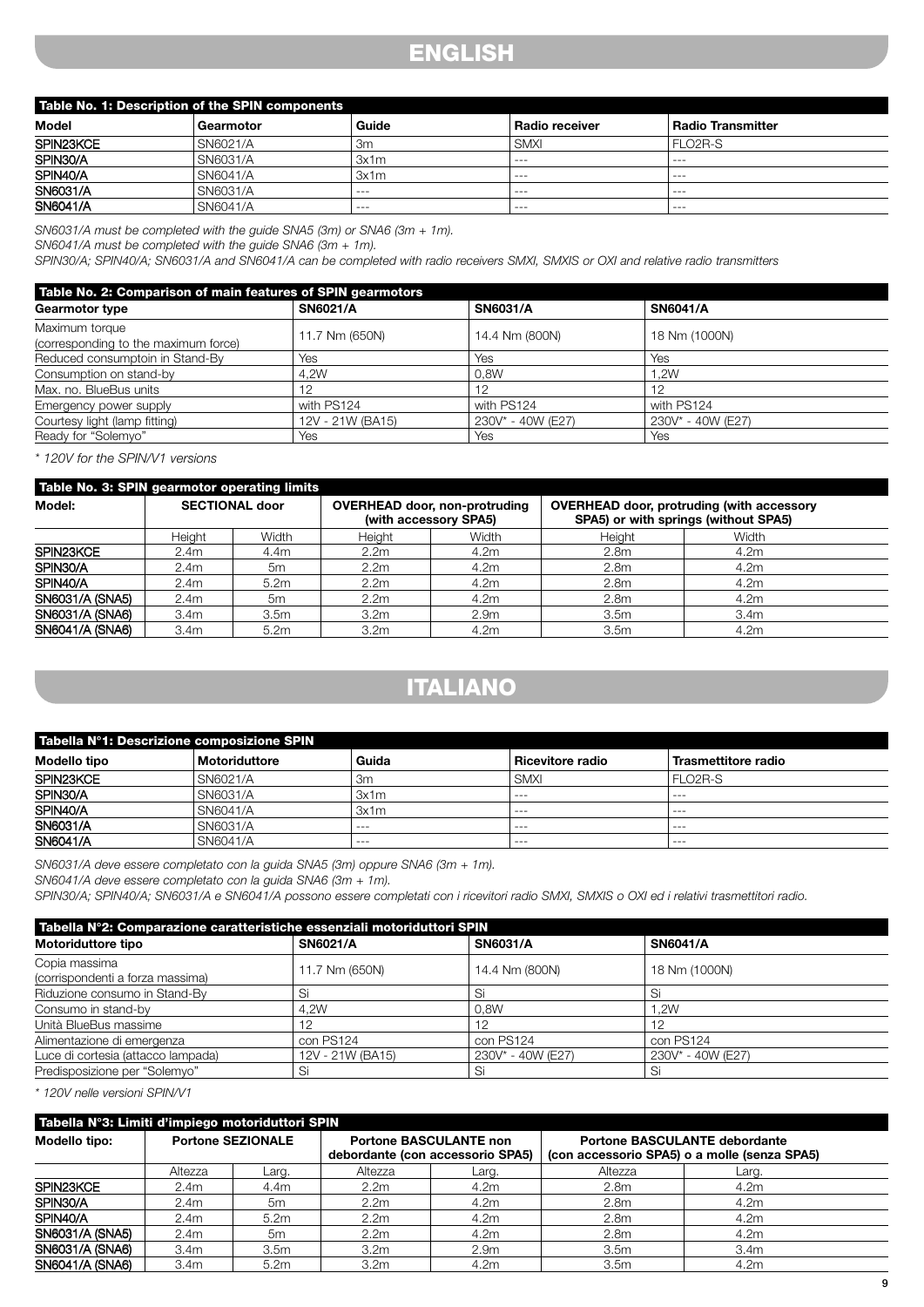## **FRANÇAIS**

| Tableau N°1 : Description de la composition SPIN |           |         |                 |                       |  |
|--------------------------------------------------|-----------|---------|-----------------|-----------------------|--|
| Modèle type                                      | Opérateur | Rail    | Récepteur radio | <b>Emetteur radio</b> |  |
| SPIN23KCE                                        | SN6021/A  | 3m      | SMXI            | FLO2R-S               |  |
| SPIN30/A                                         | SN6031/A  | 3x1m    | $- - -$         | ---                   |  |
| SPIN40/A                                         | SN6041/A  | 3x1m    | $- - -$         | ---                   |  |
| SN6031/A                                         | SN6031/A  | $- - -$ | $- - -$         | ---                   |  |
| SN6041/A                                         | SN6041/A  | $- - -$ | $--$            | $-- -$                |  |

*SN6031 doit être équipé avec les rails SNA5 (3 m) ou SNA6 (3 m + 1 m).*

*SN6041 doit être équipé avec le rail SNA6 (3 m + 1 m).*

*SPIN30/A, SPIN40/A, SN6031/A et SN6041/A peuvent être équipés avec les récepteurs radio SMXI, SMXIS ou OXI et les émetteurs radio correspondants.*

| Tableau N°2 : Comparaison des caractéristiques essentielles des opérateurs SPIN |                  |                   |                   |  |  |
|---------------------------------------------------------------------------------|------------------|-------------------|-------------------|--|--|
| Opérateur type                                                                  | <b>SN6021/A</b>  | <b>SN6031/A</b>   | <b>SN6041/A</b>   |  |  |
| Couple maximum<br>(correspondant à la force maximum)                            | 11.7 Nm (650N)   | 14.4 Nm (800N)    | 18 Nm (1000N)     |  |  |
| Réduction de la consommation en Stand-By                                        | Oui              | Oui               | Oui               |  |  |
| Consommation en stand-by                                                        | 4.2W             | 0.8W              | .2W.              |  |  |
| Unités BlueBus maximums                                                         |                  | 12                | 12                |  |  |
| Alimentation de secours                                                         | avec PS124       | avec PS124        | avec PS124        |  |  |
| Éclairage automatique (douille ampoule)                                         | 12V - 21W (BA15) | 230V* - 40W (E27) | 230V* - 40W (E27) |  |  |
| Predispositions pour l'utilisation de «Solemyo»                                 | Oui              | Oui               | Oui               |  |  |

*\* 120 V dans les versions SPIN/V1*

| Tableau nº 3 : Limites d'utilisation des opérateurs SPIN |                  |                           |                        |                                 |                                            |                                   |  |
|----------------------------------------------------------|------------------|---------------------------|------------------------|---------------------------------|--------------------------------------------|-----------------------------------|--|
| Modèle type :                                            |                  | <b>Porte SECTIONNELLE</b> |                        | Porte BASCULANTE non débordante |                                            | Porte BASCULANTE débordante (avec |  |
|                                                          |                  |                           | (avec accessoire SPA5) |                                 | accessoire SPA5) ou à ressorts (sans SPA5) |                                   |  |
|                                                          | Hauteur          | Larg.                     | Hauteur                | Larq.                           | Hauteur                                    | Larq.                             |  |
| SPIN <sub>23</sub> KCE                                   | 2.4 <sub>m</sub> | 4.4m                      | 2.2 <sub>m</sub>       | 4.2m                            | 2.8 <sub>m</sub>                           | 4.2m                              |  |
| SPIN30/A                                                 | 2.4 <sub>m</sub> | 5m                        | 2.2 <sub>m</sub>       | 4.2m                            | 2.8 <sub>m</sub>                           | 4.2 <sub>m</sub>                  |  |
| SPIN40/A                                                 | 2.4 <sub>m</sub> | 5.2m                      | 2.2 <sub>m</sub>       | 4.2 <sub>m</sub>                | 2.8 <sub>m</sub>                           | 4.2 <sub>m</sub>                  |  |
| SN6031/A (SNA5)                                          | 2.4 <sub>m</sub> | 5m                        | 2.2 <sub>m</sub>       | 4.2 <sub>m</sub>                | 2.8 <sub>m</sub>                           | 4.2 <sub>m</sub>                  |  |
| SN6031/A (SNA6)                                          | 3.4 <sub>m</sub> | 3.5 <sub>m</sub>          | 3.2 <sub>m</sub>       | 2.9 <sub>m</sub>                | 3.5m                                       | 3.4 <sub>m</sub>                  |  |
| SN6041/A (SNA6)                                          | 3.4m             | 5.2m                      | 3.2 <sub>m</sub>       | 4.2m                            | 3.5m                                       | 4.2m                              |  |

# **ESPAÑOL**

| Tabla N°1: Descripción de la composición del SPIN |               |         |                |                      |  |  |
|---------------------------------------------------|---------------|---------|----------------|----------------------|--|--|
| Modelo tipo                                       | Motorreductor | Guía    | Radiorreceptor | Radiotransmisor      |  |  |
| SPIN23KCE                                         | SN6021/A      | 3m      | SMXI           | FLO <sub>2</sub> R-S |  |  |
| SPIN30/A                                          | SN6031/A      | 3x1m    | $- - -$        | $- - -$              |  |  |
| SPIN40/A                                          | SN6041/A      | 3x1m    | $- - -$        | $- - -$              |  |  |
| SN6031/A                                          | SN6031/A      | ---     | $- - -$        | $- - -$              |  |  |
| SN6041/A                                          | SN6041/A      | $- - -$ | $- - -$        | $- - -$              |  |  |

*El SN6031 debe equiparse con las guías SNA5 (3m) o SNA6 (3m + 1m).*

*El SN6041 debe equiparse con las guías SNA6 (3m + 1m).*

*SPIN30/A; SPIN40/A; SN6031/A y SN6041/A pueden completarse con los radiorreceptores SMXI, SMXIS o OXI y los radiotransmisores correspondientes.*

| Tabla N°2: Comparación de las características esenciales de los motorreductores SPIN |                  |                   |                   |  |  |
|--------------------------------------------------------------------------------------|------------------|-------------------|-------------------|--|--|
| Motorreductor tipo                                                                   | <b>SN6021/A</b>  | <b>SN6031/A</b>   | <b>SN6041/A</b>   |  |  |
| Par máximo                                                                           | 11.7 Nm (650N)   | 14.4 Nm (800N)    | 18 Nm (1000N)     |  |  |
| (correspondientes a fuerza máxima)                                                   |                  |                   |                   |  |  |
| Reducción consumo en Stand-By                                                        | Sí               |                   | Sí                |  |  |
| Consumo en stand-by                                                                  | 4.2W             | 0.8W              | 1.2W              |  |  |
| Unidades BlueBus máximas                                                             | 12               | -12               | -12               |  |  |
| Alimentación de emergencia                                                           | con PS124        | con PS124         | con PS124         |  |  |
| Luz de cortesía (conexión bombilla)                                                  | 12V - 21W (BA15) | 230V* - 40W (E27) | 230V* - 40W (E27) |  |  |
| Predisposición para "Solemyo"                                                        | Sí               | Sí                | Sí                |  |  |

*\* 120V en las versiones SPIN/V1*

| Tabla N°3: Límites de empleo de los motorreductores SPIN |                         |                  |                                                                 |                  |                                                                                       |                  |  |  |
|----------------------------------------------------------|-------------------------|------------------|-----------------------------------------------------------------|------------------|---------------------------------------------------------------------------------------|------------------|--|--|
| Modelo tipo:                                             | <b>Puerta SECCIONAL</b> |                  | <b>Puerta BASCULANTE no desbordante</b><br>(con accesorio SPA5) |                  | <b>Puerta BASCULANTE desbordante</b><br>(con accesorio SPA5) o con muelles (sin SPA5) |                  |  |  |
|                                                          | Altura                  | Ancho            | Altura                                                          | Ancho            | Altura                                                                                | Ancho            |  |  |
| SPIN <sub>23</sub> KCE                                   | 2.4 <sub>m</sub>        | 4.4m             | 2.2 <sub>m</sub>                                                | 4.2 <sub>m</sub> | 2.8 <sub>m</sub>                                                                      | 4.2m             |  |  |
| SPIN30/A                                                 | 2.4 <sub>m</sub>        | 5m               | 2.2 <sub>m</sub>                                                | 4.2 <sub>m</sub> | 2.8 <sub>m</sub>                                                                      | 4.2m             |  |  |
| SPIN40/A                                                 | 2.4 <sub>m</sub>        | 5.2m             | 2.2 <sub>m</sub>                                                | 4.2 <sub>m</sub> | 2.8 <sub>m</sub>                                                                      | 4.2m             |  |  |
| SN6031/A (SNA5)                                          | 2.4 <sub>m</sub>        | 5m               | 2.2 <sub>m</sub>                                                | 4.2 <sub>m</sub> | 2.8 <sub>m</sub>                                                                      | 4.2m             |  |  |
| SN6031/A (SNA6)                                          | 3.4 <sub>m</sub>        | 3.5 <sub>m</sub> | 3.2 <sub>m</sub>                                                | 2.9 <sub>m</sub> | 3.5 <sub>m</sub>                                                                      | 3.4 <sub>m</sub> |  |  |
| SN6041/A (SNA6)                                          | 3.4 <sub>m</sub>        | 5.2m             | 3.2 <sub>m</sub>                                                | 4.2 <sub>m</sub> | 3.5 <sub>m</sub>                                                                      | 4.2m             |  |  |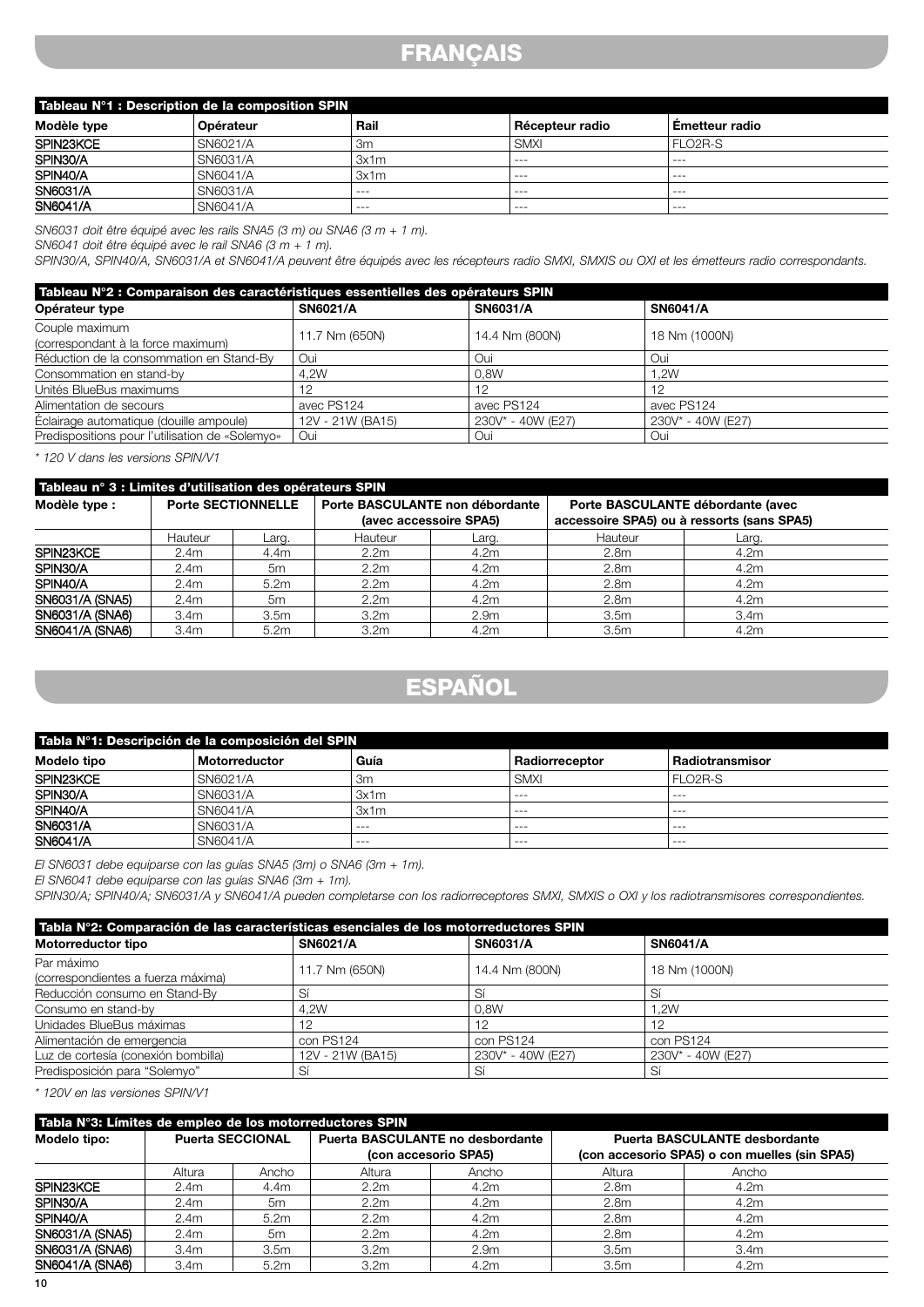## **DEUTSCH**

| Tabelle Nr. 1: Beschreibung der Bestandteile von SPIN |                  |         |               |                      |  |  |
|-------------------------------------------------------|------------------|---------|---------------|----------------------|--|--|
| <b>Modell Typ</b>                                     | <b>Toröffner</b> | Führung | Funkempfänger | <b>Funksender</b>    |  |  |
| SPIN23KCE                                             | SN6021/A         | 3m      | SMXI          | FLO <sub>2</sub> R-S |  |  |
| SPIN30/A                                              | SN6031/A         | 3x1m    | $- - -$       | $- - -$              |  |  |
| SPIN40/A                                              | SN6041/A         | 3x1m    | $- - -$       | ---                  |  |  |
| SN6031/A                                              | SN6031/A         | $- - -$ | $- - -$       | $- - -$              |  |  |
| SN6041/A                                              | SN6041/A         | $- - -$ | $- - -$       | $- - -$              |  |  |

*SN6031 muss mit den Führungen SNA5 (3m) oder SNA6 (3m + 1m) vervollständigt werden.*

*SN6041 muss mit der Führung SNA6 (3m + 1m) vervollständigt werden.*

*SPIN30/A; SPIN40/A; SN6031/A und SN6041/A können mit den Funkempfängern SMXI, SMXIS oder OXI sowie den jeweiligen Funksendern vervollständigt werden.*

| Tabelle Nr. 2: Vergleich zwischen den wichtigsten Merkmalen der Toröffner SPIN |                  |                   |                   |  |  |  |
|--------------------------------------------------------------------------------|------------------|-------------------|-------------------|--|--|--|
| Toröffnertyp                                                                   | <b>SN6021/A</b>  | <b>SN6031/A</b>   | <b>SN6041/A</b>   |  |  |  |
| Max. Drehmoment<br>(entspricht der Höchstkraft)                                | 11.7 Nm (650N)   | 14.4 Nm (800N)    | 18 Nm (1000N)     |  |  |  |
| Reduzierung des Verbrauchs in Stand-By                                         | Ja               | Ja                | Ja                |  |  |  |
| Stromverbrauch in Stand-by                                                     | 4.2W             | 0.8W              | .2W               |  |  |  |
| Höchstmenge der BlueBus Einheiten                                              |                  |                   |                   |  |  |  |
| Notversorgung                                                                  | mit PS124        | mit PS124         | mit PS124         |  |  |  |
| Zusätzliche Beleuchtung (Lampensockel)                                         | 12V - 21W (BA15) | 230V* - 40W (E27) | 230V* - 40W (E27) |  |  |  |
| Vorrüstung für "Solemyo"                                                       | Ja               | Ja                | Ja.               |  |  |  |

*\* 120V in den Versionen SPIN/V1*

| Tabelle Nr. 3: Einsatzgrenzen der Toröffner SPIN |                     |                  |                                                       |                  |                                                |                                  |  |  |
|--------------------------------------------------|---------------------|------------------|-------------------------------------------------------|------------------|------------------------------------------------|----------------------------------|--|--|
| <b>Modell Typ:</b>                               | <b>SEKTIONALTOR</b> |                  | nicht vorspringendes SCHWINGTOR<br>(mit Zubehör SPA5) |                  |                                                | <b>Vorspringendes SCHWINGTOR</b> |  |  |
|                                                  |                     |                  |                                                       |                  | (mit Zubehör SPA5) oder mit Federn (ohne SPA5) |                                  |  |  |
|                                                  | Höhe                | <b>Breite</b>    | Höhe                                                  | <b>Breite</b>    | Höhe                                           | <b>Breite</b>                    |  |  |
| SPIN <sub>23KCE</sub>                            | 2.4 <sub>m</sub>    | 4.4m             | 2.2 <sub>m</sub>                                      | 4.2 <sub>m</sub> | 2.8 <sub>m</sub>                               | 4.2m                             |  |  |
| SPIN30/A                                         | 2.4 <sub>m</sub>    | 5m               | 2.2 <sub>m</sub>                                      | 4.2 <sub>m</sub> | 2.8 <sub>m</sub>                               | 4.2m                             |  |  |
| SPIN40/A                                         | 2.4 <sub>m</sub>    | 5.2m             | 2.2 <sub>m</sub>                                      | 4.2m             | 2.8 <sub>m</sub>                               | 4.2 <sub>m</sub>                 |  |  |
| SN6031/A (SNA5)                                  | 2.4 <sub>m</sub>    | 5m               | 2.2 <sub>m</sub>                                      | 4.2 <sub>m</sub> | 2.8 <sub>m</sub>                               | 4.2 <sub>m</sub>                 |  |  |
| SN6031/A (SNA6)                                  | 3.4 <sub>m</sub>    | 3.5 <sub>m</sub> | 3.2 <sub>m</sub>                                      | 2.9 <sub>m</sub> | 3.5 <sub>m</sub>                               | 3.4 <sub>m</sub>                 |  |  |
| SN6041/A (SNA6)                                  | 3.4 <sub>m</sub>    | 5.2m             | 3.2 <sub>m</sub>                                      | 4.2m             | 3.5 <sub>m</sub>                               | 4.2m                             |  |  |

## **POLSKI**

| Tabela Nr1: Opis elementów systemu SPIN |                 |            |                          |                      |  |  |
|-----------------------------------------|-----------------|------------|--------------------------|----------------------|--|--|
| Model typ                               | <b>Siłownik</b> | Prowadnica | <b>Odbiornik radiowy</b> | Nadainik radiowv     |  |  |
| SPIN23KCE                               | SN6021/A        | 3m         | <b>SMXI</b>              | FLO <sub>2</sub> R-S |  |  |
| SPIN30/A                                | SN6031/A        | 3x1m       | $- - -$                  | ----                 |  |  |
| SPIN40/A                                | SN6041/A        | 3x1m       | $- - -$                  | ---                  |  |  |
| <b>SN6031/A</b>                         | SN6031/A        | $- - -$    | $- - -$                  | $- - -$              |  |  |
| SN6041/A                                | SN6041/A        | $- - -$    | $- - -$                  | $- - -$              |  |  |

SN6031 musi być w komplecie z prowadnicami SNA5 (3m) albo SNA6 (3m + 1m).

SN6041 musi być w komplecie z prowadnicą SNA6 (3m + 1m).

SPIN30/A; SPIN40/A; SN6031/A i SN6041/A mogą być skompletowane z odbiornikami radiowymi SMXI, SMXIS albo OXI i z odpowiednimi nadajnikami radiowymi.

| Tabela Nr 2: Porównanie najważniejszych charakterystyk siłowników SPIN |                  |                   |                   |  |  |  |  |
|------------------------------------------------------------------------|------------------|-------------------|-------------------|--|--|--|--|
| Siłownik typ                                                           | <b>SN6021/A</b>  | <b>SN6031/A</b>   | <b>SN6041/A</b>   |  |  |  |  |
| Moment maksymalny                                                      | 11.7 Nm (650N)   | 14.4 Nm (800N)    | 18 Nm (1000N)     |  |  |  |  |
| (odpowiada maksymalnej sile)<br>Energooszczędny w Stand-By             | Tak              | Tak               | Tak               |  |  |  |  |
| Zużycie energii w stanie stand-by                                      | 4.2W             | 0.8W              | 1.2W              |  |  |  |  |
| Maksymalna ilość jedn. BlueBus                                         |                  | -12               | 12                |  |  |  |  |
| Zasilanie awaryine                                                     | z PS124          | z PS124           | z PS124           |  |  |  |  |
| Światełko nocne (przyłącze lampy)                                      | 12V - 21W (BA15) | 230V* - 40W (E27) | 230V* - 40W (E27) |  |  |  |  |
| Przystosowanie do NSolemyoÓ                                            | Tak              | Tak               | Tak               |  |  |  |  |

\* 120V w wersjach SPIN/V1

| Tabela Nr 3: Ograniczenia w zastosowaniu siłowników SPIN |                       |                  |                              |                               |                                                |                           |  |  |
|----------------------------------------------------------|-----------------------|------------------|------------------------------|-------------------------------|------------------------------------------------|---------------------------|--|--|
| Model typ:                                               | <b>Brama SEKCYJNA</b> |                  | Brama WAHADŁOWA niewystająca |                               |                                                | Brama WAHADŁOWA wystająca |  |  |
|                                                          |                       |                  |                              | (z dodatkowym osprzętem SPA5) | (z akcesoriem SPA5) lub na sprężyny (bez SPA5) |                           |  |  |
|                                                          | Wys.                  | Szer.            | Wys.                         | Szer.                         | Wvs.                                           | Szer.                     |  |  |
| SPIN23KCE                                                | 2.4 <sub>m</sub>      | 4.4m             | 2.2 <sub>m</sub>             | 4.2 <sub>m</sub>              | 2.8 <sub>m</sub>                               | 4.2m                      |  |  |
| SPIN30/A                                                 | 2.4 <sub>m</sub>      | 5m               | 2.2 <sub>m</sub>             | 4.2 <sub>m</sub>              | 2.8 <sub>m</sub>                               | 4.2 <sub>m</sub>          |  |  |
| SPIN40/A                                                 | 2.4 <sub>m</sub>      | 5.2m             | 2.2 <sub>m</sub>             | 4.2 <sub>m</sub>              | 2.8 <sub>m</sub>                               | 4.2 <sub>m</sub>          |  |  |
| SN6031/A (SNA5)                                          | 2.4 <sub>m</sub>      | 5m               | 2.2 <sub>m</sub>             | 4.2 <sub>m</sub>              | 2.8 <sub>m</sub>                               | 4.2 <sub>m</sub>          |  |  |
| SN6031/A (SNA6)                                          | 3.4 <sub>m</sub>      | 3.5 <sub>m</sub> | 3.2 <sub>m</sub>             | 2.9 <sub>m</sub>              | 3.5 <sub>m</sub>                               | 3.4 <sub>m</sub>          |  |  |
| SN6041/A (SNA6)                                          | 3.4 <sub>m</sub>      | 5.2m             | 3.2 <sub>m</sub>             | 4.2 <sub>m</sub>              | 3.5 <sub>m</sub>                               | 4.2m                      |  |  |